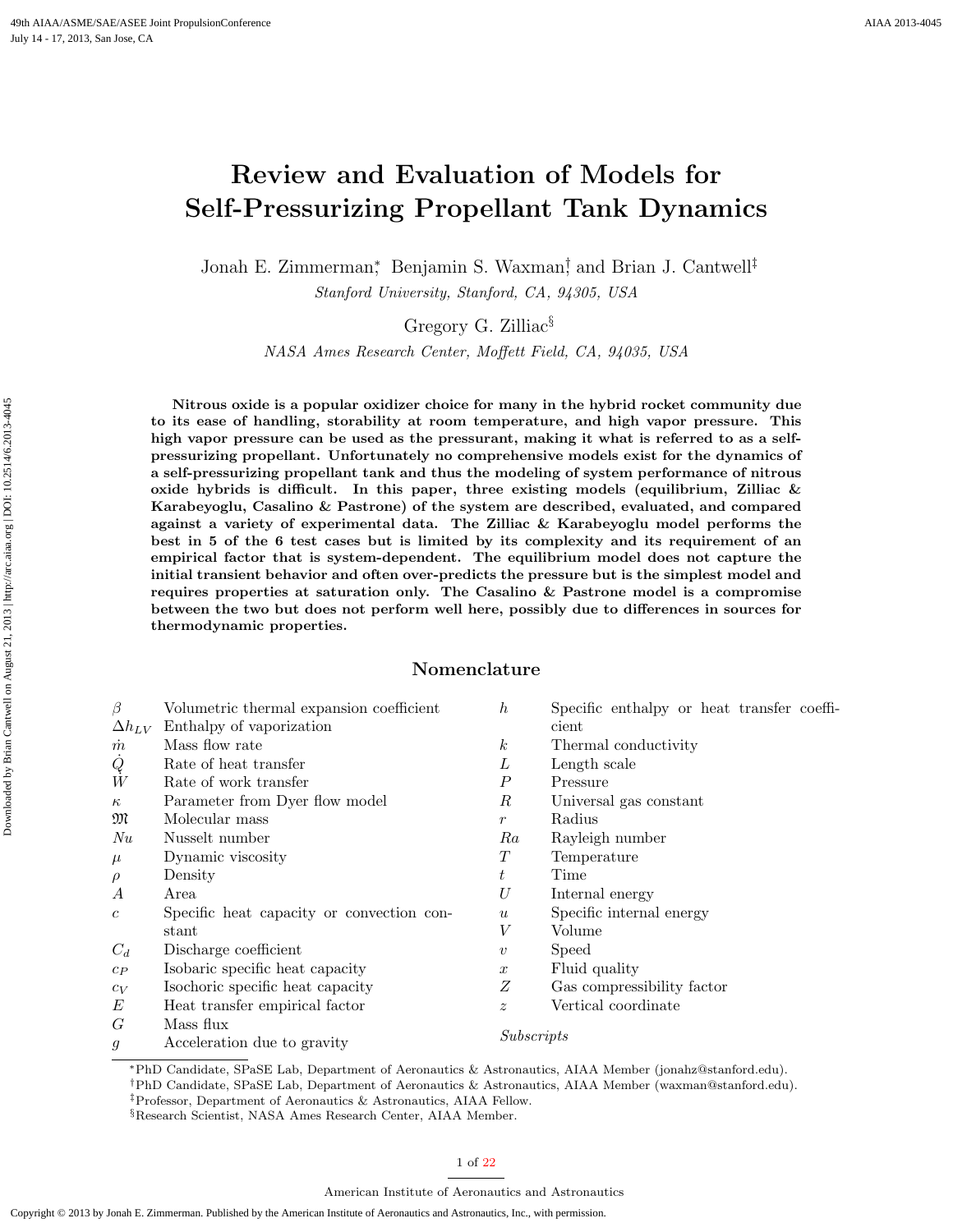| $\mathbf{1}$   | Upstream of the injector       | LRO            | Liquid run out point                          |
|----------------|--------------------------------|----------------|-----------------------------------------------|
| $\overline{2}$ | Downtream of the injector      |                | <i>model</i> Value from model                 |
| <i>HEM</i>     | Homogeneous equilibrium model  |                | <i>nonsat</i> Non-saturation or not saturated |
| <i>SPI</i>     | Single phase incompressible    | $\overline{O}$ | Outer                                         |
| surf           | Saturated liquid layer surface | opt            | Optimal                                       |
| ave            | Average                        | out            | Out of the node                               |
| cond           | Conduction or condensation     |                | <i>outlet</i> Flow out through the injector   |
| evap           | Evaporation                    | sat            | Saturation or saturated                       |
| exp            | Value from experiment          | spin           | Spinodal                                      |
| $\dot{i}$      | Inner or initial               | tank           | Tank property                                 |
| in             | Into the node                  | tot            | Total                                         |
| lim            | Limit                          | vap            | Vapor                                         |
| liq            | Liquid                         | w              | Wall property                                 |
|                |                                |                |                                               |

## I. Introduction

The oxidizer of choice for many hybrid rocket propulsion systems is nitrous oxide. Thermochemically its performance is similar to hydrogen peroxide or nitric acid, but in many ways it is operationally simpler to use. The primary reasons are that it is non-toxic, requires little or no thermal control, and is therefore relatively easy to handle. Additionally, nitrous oxide's vapor pressure at standard conditions is high enough that often an external pressurization system is unneeded.

In this configuration it is known as a self-pressurizating propellant and can be used to make a very simple propulsion system. This not only reduces overall complexity but also inert mass by eliminating pressurant tanks, regulators, and valves. A significant drawback to using nitrous oxide as a self-pressurizing propellant is that modeling the oxidizer is quite difficult. As a tank of self-pressurized nitrous oxide is drained heat and mass transfer occurs between the liquid and vapor phases in the form of diffusion, convection, boiling, condensation, and evaporation. If these are not all correctly accounted for the oxidizer flowrate cannot be accurately predicted. A pressure trace from a hybrid rocket motor test using nitrous oxide as a selfpressurizing propellant is shown in figure [1.](#page-1-0)

The primary features of figure [1](#page-1-0) are typical of self-pressurizing propellant tank dynamics: a steep drop followed by a short increase, then a linear drop towards a sharp cusp. The cusp (at  $t = 9s$  here) is the point when no liquid remains in the tank and only vapor flows out. Gas-only flow out of the tank can be an undesirable situation due to the hazards of nitrous oxide decomposition events[2](#page-20-1) and therefore motor firings are often terminated when the liquid has been used up. In this paper, only the portion of a blow-down when liquid is exiting the tank will be evaluated.

Several groups have developed models for nitrous oxide tank dynamics. This includes Whitmore & Chandler,<sup>[3](#page-20-2)</sup> Zilliac & Karabeyoglu,<sup>[4](#page-20-3)</sup> and Casalino & Pastrone.<sup>[5](#page-20-4)</sup> However, while these models have been used by these researchers to reproduce their own experimental results they use conflicting assumptions



<span id="page-1-0"></span>Figure 1. Pressure time history from a hybrid motor test firing, from Van Pelt et al[1](#page-20-0)

and it remains unclear which model (if any) is valid for a given system. This uncertainty stems from the fundamental lack of knowledge about what is going on inside a draining self-pressurized propellant tank.

To shed light on the mystery, experiments have been performed by the authors (Zimmerman et al<sup>[6,](#page-20-5)[7](#page-20-6)</sup>) with a transparent polycarbonate propellant tank that enables video measurements of the liquid and vapor as the tank is drained. These tests are ongoing, but to date they have identified significant boiling and condensation.

In this paper, three models will be evaluated: an equilibrium model, a non-equilibrium model similar to Zilliac & Karabeyoglu, and the non-equilibrium model of Casalino & Pastrone. The goal is to examine the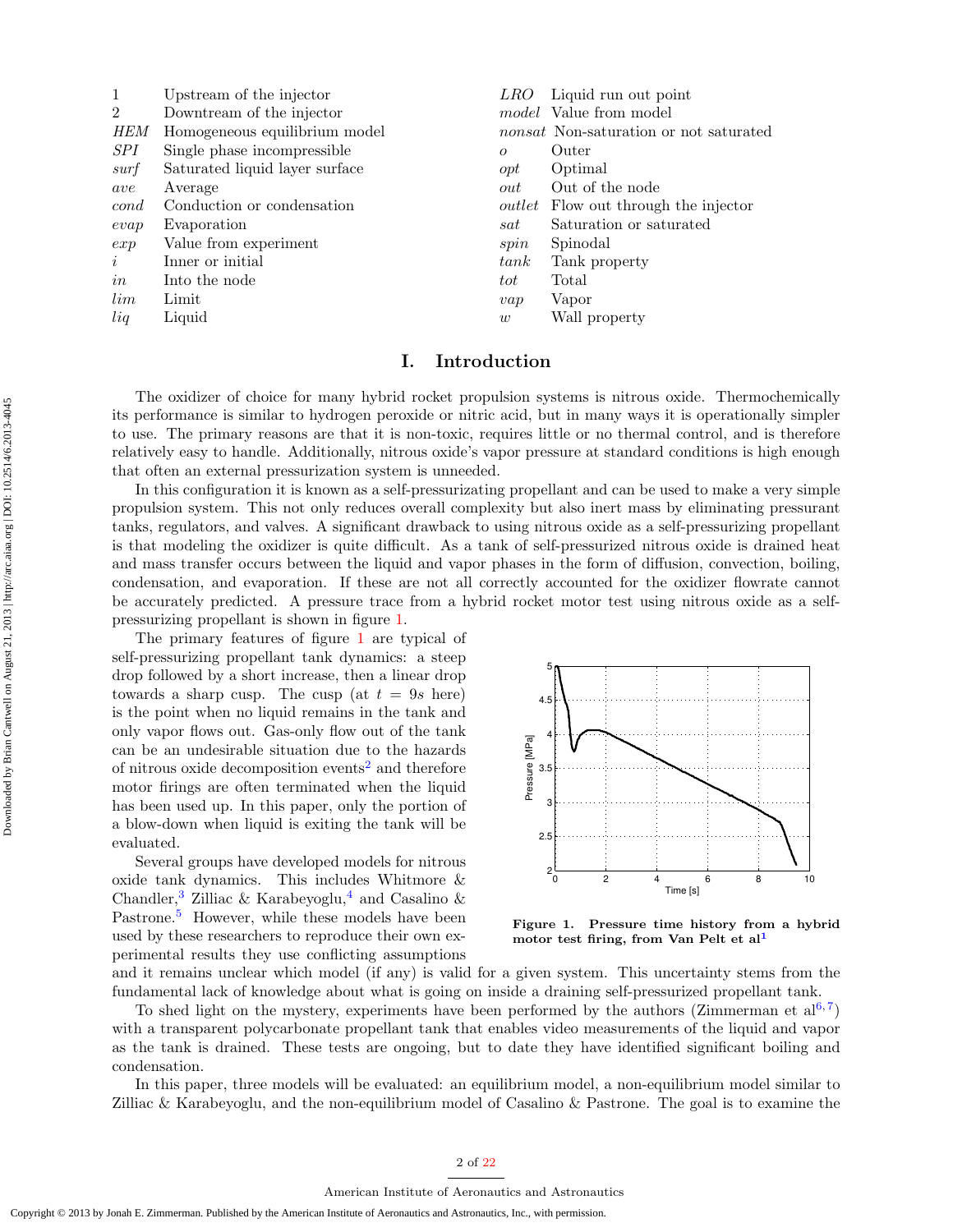performance of each of these models by comparing to several sets of experimental data.

# II. Common Model Features

These three models share many similar features. These will be discussed first, followed by a derivation of each model and a description of its main features. The common features between the models include some basic physical assumptions and mathematical forms, characterization of the flow out of the tank, heat transfer calculations, and numerical methods.

#### A. Fundamental Theory

The models all begin by dividing the tank into a small number of regions and representing each as a single node with averaged properties. Figure [2](#page-2-0) shows the four nodes used by the models discussed in this paper: the liquid nitrous oxide, the vapor nitrous oxide, the portion of the tank wall in contact with the liquid, and the portion of the tank wall in contact with the vapor.



<span id="page-2-0"></span>

(b) Heat and Mass Transfer



The heat and mass transfer processes between the nodes are numbered in figure [2](#page-2-0) and described here:

- 1. Mass flow of liquid nitrous oxide out of the tank
- 2. Heat and mass transfer from the vapor to the liquid via condensation, diffusion, and convection
- 3. Heat and mass transfer from the liquid to the vapor via boiling, evaporation, diffusion, and convection
- 4. Heat transfer from the liquid side of the tank wall to the liquid
- 5. Heat transfer from the vapor side of the tank wall to the vapor
- 6. Heat transfer from the atmosphere to the liquid side of the tank wall
- 7. Heat transfer from the atmosphere to the vapor side of the tank wall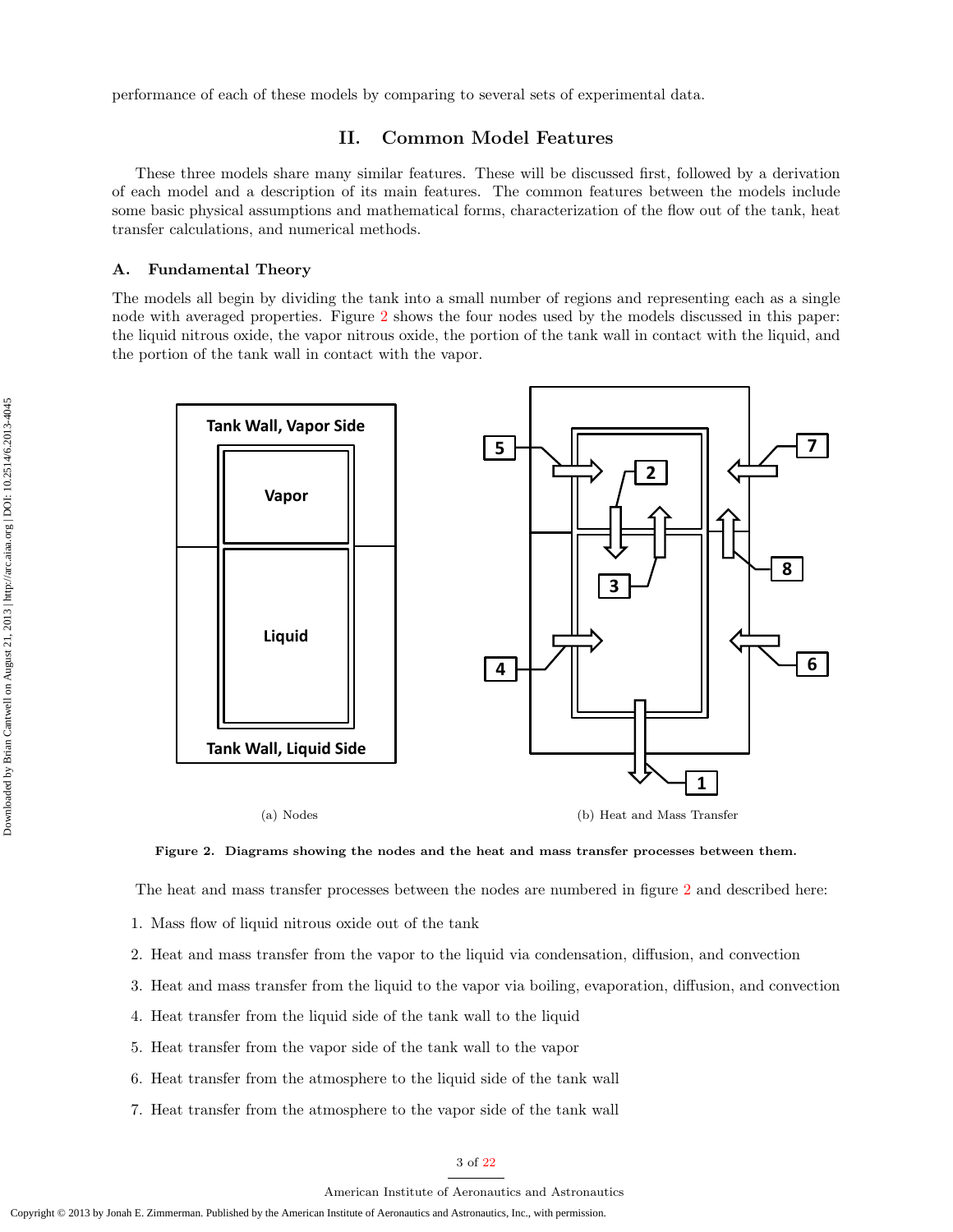8. Heat and mass transfer from the liquid side of the tank wall to the vapor side via conduction and motion of the boundary

The dynamics of the wall nodes will be discussed later in section [C](#page-4-0) and we begin here with the liquid and vapor nodes. The development presented in this section is general and is not limited to a system of two fluid nodes. To determine the number of equations needed to describe the dynamics of the liquid and vapor nodes we begin with Gibbs' Phase Rule:

<span id="page-3-0"></span>
$$
\# degrees of freedom = \# components - \# phases + 2 \tag{1}
$$

This determines the number of intensive variables needed to fix the thermodynamic state of a node. An additional extensive variable is needed to fix the size of each node, expressed in any form such as mass, volume, entropy, etc. There are two additional constraints on the system. The first is from assuming that the pressure is uniform within the tank, yielding the intensive constraint

<span id="page-3-8"></span><span id="page-3-1"></span>
$$
P_{node\ i} = P_{node\ j} \tag{2}
$$

Which is actually  $n-1$  constraints, where n is the number of nodes. The second constraint is extensive in nature and arises from the fixed volume of a propellant tank:

<span id="page-3-4"></span><span id="page-3-3"></span><span id="page-3-2"></span>
$$
\sum_{i} V_{node\ i} = V_{tank} \tag{3}
$$

Combining equations [\(1\)](#page-3-0) through [\(3\)](#page-3-1) we can write

# equations = # intensive variables + # extensive variables – P constraints – V constraint  
\n= 
$$
(2n_{nonsat} + n_{sat}) + n_{tot} - (n_{tot} - 1) - 1
$$
  
\n=  $n_{tot} + n_{nonsat}$  (4)

Where  $n_{tot}$  is the total number of nodes,  $n_{nonsat}$  is the number of nodes that are not maintained at a saturation state and  $n_{sat}$  is the number of nodes that are saturated. Equation [\(4\)](#page-3-2) dictates that at most two equations will be needed for each node in the system. The two equations of choice are conservation of mass and energy:

$$
\frac{dm}{dt} = \sum (\dot{m})_{in} - \sum (\dot{m})_{out} \tag{5}
$$

$$
\frac{dU}{dt} = \sum \left[ \dot{m} \left( h + \frac{v^2}{2} + gz \right) \right]_{in} - \sum \left[ \dot{m} \left( h + \frac{v^2}{2} + gz \right) \right]_{out} + \dot{Q}_{in} + \dot{W}_{in} \tag{6}
$$

In equation [\(6\)](#page-3-3), the velocity and acceleration terms will be neglected in all the models. The pressure gradients caused by acceleration can be significant in rockets with high thrust to weight ratios, so it is possible that this assumption will create inaccuracies in flight vehicles. Equations [\(5\)](#page-3-4) and [\(6\)](#page-3-3) yield a system of ordinary differential equations that are integrated in time. The key features that differentiate one model from another are twofold: whether or not nodes are assumed to be saturated and the way in which the heat and mass transfer terms are modeled.

#### B. Outlet Flow

An important aspect of any tank model is the description of the outlet flow (arrow 1 in figure [2\)](#page-2-0), which in a propulsion system is established by the injector configuration and chamber pressure. In nitrous oxide feed systems, the prediction and modeling of injectors is an ongoing research topic and there is no universally accepted method for predicting the flow rate. For this work, the model proposed by Dyer et al<sup>[8](#page-20-7)</sup> will be used:

<span id="page-3-5"></span>
$$
G = \frac{\kappa G_{SPI} + G_{HEM}}{1 + \kappa} \tag{7}
$$

$$
G_{SPI} = C_d \sqrt{2\rho_1 (P_1 - P_2)}
$$
\n(8)

$$
G_{HEM} = C_d \rho_2 \sqrt{2(h_1 - h_2)}
$$
\n(9)

$$
\kappa = \sqrt{\frac{P_1 - P_2}{P_{1,sat} - P_2}}\tag{10}
$$

## <span id="page-3-7"></span><span id="page-3-6"></span>4 of [22](#page-21-0)

#### American Institute of Aeronautics and Astronautics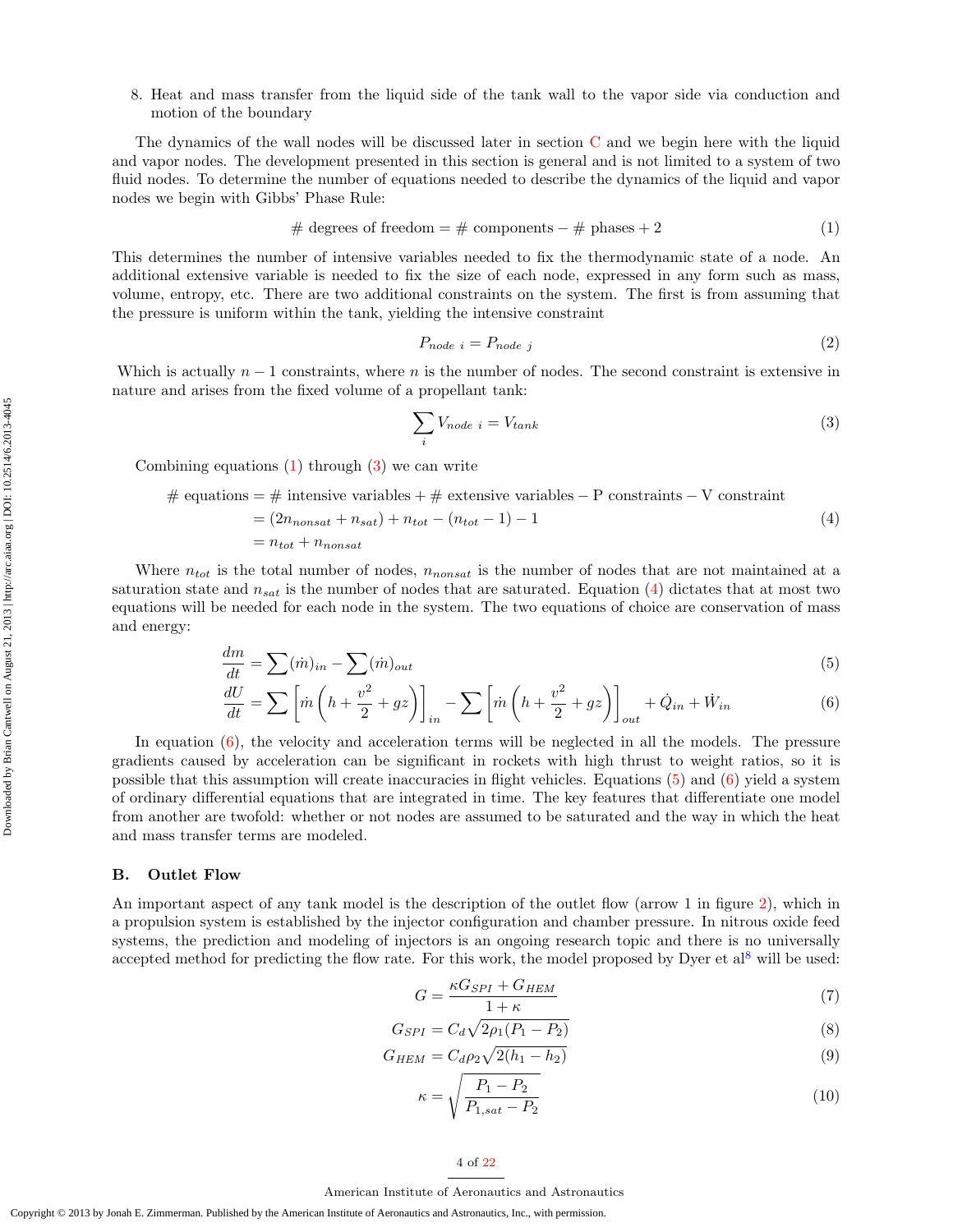Here  $h_2$  is found assuming that the fluid expands through the injector isentropically. Note that equation [\(7\)](#page-3-5) in the original publication and in Whitmore & Chandler<sup>[3](#page-20-2)</sup> had an error that was later identified by Solomon.[9](#page-20-8) Solomon's corrected equation is shown above.

The Dyer model is a combination of the single phase incompressible (SPI) model and the homogeneous equilibrium model (HEM), each of which describes one of two regimes of the flow through an orifice. In principle, the HEM is accurate when the fluid residence time in the orifice is much longer than the bubble growth time, meaning there is sufficient time for interphase heat and mass transfer to bring the fluid to equilibrium. Conversely the SPI model is accurate when the residence time is smaller than the bubble growth time, and there is insufficient time for interphase heat and mass transfer.  $\kappa$  is derived as a ratio of bubble growth time to residence time in the orifice and is an indication of the dominant regime. When  $\kappa$  is large the Dyer model approaches the SPI model, while at low  $\kappa$  it approaches the HEM. For saturated liquid entering the injector, the various components of  $G$  are shown in figure [3](#page-4-1) as a function of the downstream pressure.

Experimental work by Hesson & Peck<sup>[10](#page-20-9)</sup> and recently by Waxman et al<sup>[11,](#page-20-10)[12](#page-20-11)</sup> has demonstrated that if the downstream pressure is significantly lower than the vapor pressure, the flow rate becomes insensitive to the downstream pressure, in contrast to equations [\(8\)](#page-3-6) and [\(9\)](#page-3-7). This is known as critical flow and, the Dyer flow model in general cannot predict the mass flux in this regime without making additional corrections. However, in the limited case of saturated liquid entering the injector  $(P_1 = P_{1,sat})$  this type of behavior is predicted, as evidenced by the flat trajectory of the Dyer flow model in figure [3.](#page-4-1)



<span id="page-4-1"></span>Figure 3. Predicted mass fluxes from the HEM, SPI, and Dyer models verses downstream pressure. Upstream, the conditions are saturated liquid at 293K.

For this work, the importance of this phenomenon is that as long as the downstream pressure is appreciably below the saturation pressure, the flow rate is approximately independent of the downstream pressure and  $P_2$  can be taken as 0 without losing accuracy. Therefore, experimental data taken in hot-fire tests and cold-flow tests can be easily used without requiring measurements of  $P_2$ . This is dependent on  $P_2$  being significantly below  $P_{1,sat}$ , a condition that is violated in motors that operate at high chamber pressures but should be accurate in the data sets used throughout this work.

This result also suggests that when developing a tank model it does not need to be coupled to a combustion chamber ballistics model. Alternatively, if the combustion chamber pressure is being modeled  $P_2$  can be inserted

In the work done by other researchers on modeling nitrous oxide tank dynamics, some (Zilliac &

Karabeyoglu, Casalino & Pastrone) have chosen to use the SPI model, while others (Whitmore & Chandler) have used equation [\(7\)](#page-3-5). In the following work only equation [\(7\)](#page-3-5) will be used in order to provide consistency.

#### <span id="page-4-0"></span>C. Heat Transfer and the Tank Walls

In two of the models used in this work, natural convection heat transfer is calculated. Standard correlations<sup>[13](#page-20-12)</sup> for the Nusselt number as a function of the Rayleigh number will be used for calculating heat fluxes between the ambient air and the tank wall (arrows 6 and 7 in figure [2\)](#page-2-0), between the tank wall and the propellant (arrows 4 and 5), and in the case of the Zilliac & Karabeyoglu model fluxes between the liquid free surface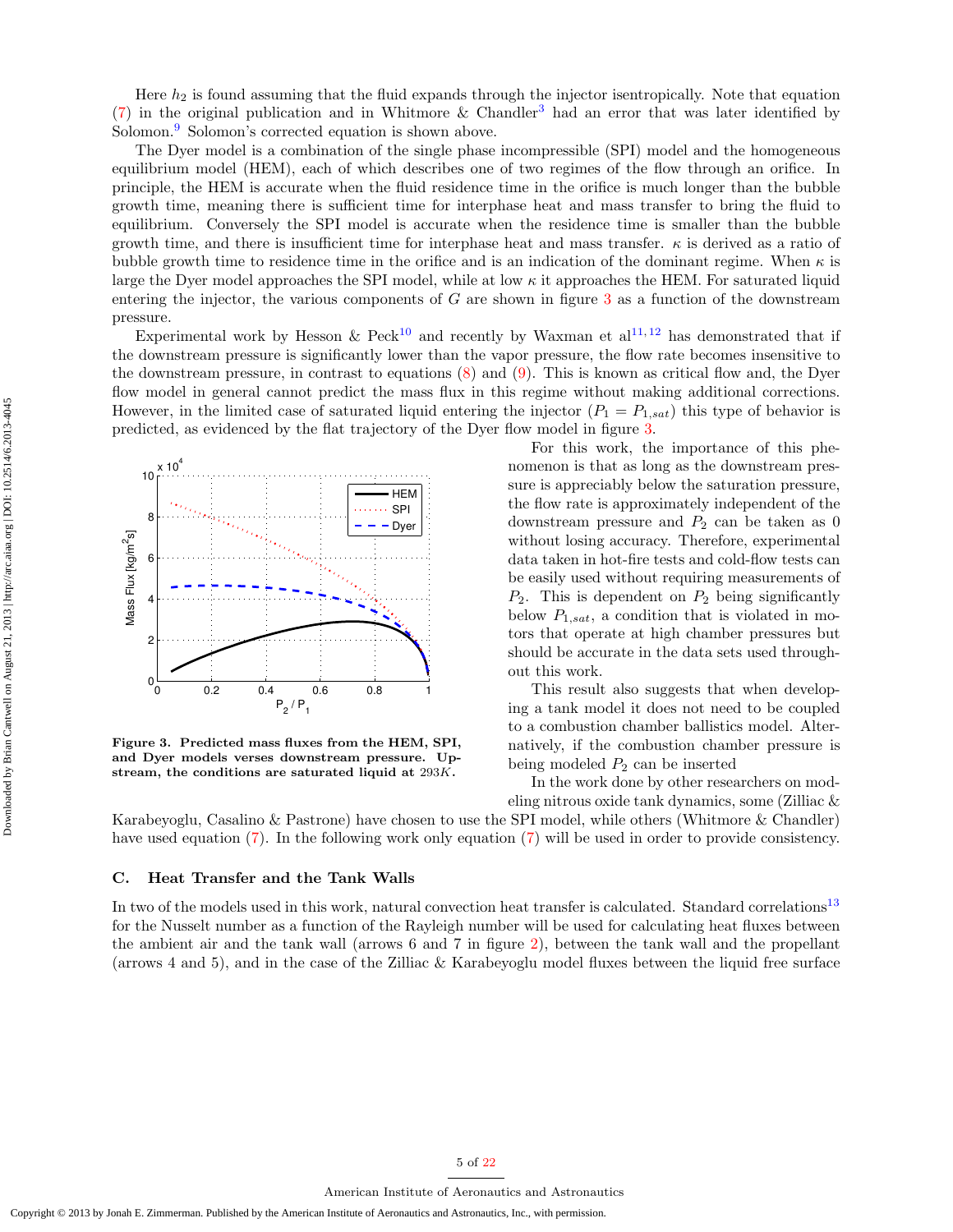and both the liquid and vapor (arrows 2 and 3). The relations used are:

<span id="page-5-1"></span>
$$
\dot{Q} = hA\Delta T\tag{11}
$$

$$
h = Nu\frac{k}{L} \tag{12}
$$

$$
Nu = cRa^n \tag{13}
$$

$$
Ra = \frac{c_P \rho^2 g \beta |\Delta T| L^3}{\mu k} \tag{14}
$$

Fluid properties are evaluated at the film temperature, defined as the mean of the fluid and surface temperatures. Table [1](#page-5-0) gives values of the constants c and n used for calculations in the present work.

If heat transfer to and from the tank wall is calculated, the wall temperature must be known. Therefore, in addition to the ordinary differential equations derived from the three models in this paper, a pair of differential equations are needed to describe the tank wall temperature, both for the portion in contact with liquid and that in contact with vapor. We draw a control volume for each of the two portions of the tank wall, and applying conservation of energy to either one yields

<span id="page-5-2"></span><span id="page-5-0"></span>Table 1. Heat transfer constants, from Bergman et al<sup>[13](#page-20-12)</sup>

| Fluid         | Surface                  | $\epsilon$ | $\boldsymbol{n}$ |
|---------------|--------------------------|------------|------------------|
| Ambient air   | Tank wall                | 0.59       |                  |
| Liquid $N_2O$ | Tank wall                | 0.021      | 75               |
| Vapor $N_2O$  | Tank wall                | 0.021      | 2/5              |
| Liquid $N_2O$ | Saturated liquid surface | 0.15       |                  |
| Vapor $N_2O$  | Saturated liquid surface | 0.15       |                  |

<span id="page-5-3"></span>
$$
\frac{dT_w}{dt} = \frac{\dot{Q}_{w,in} - \dot{Q}_{w,out} + \dot{Q}_{w,cond} + \dot{m}_{w,in}c_w(T_{w,in} - T_w)}{m_w c_w} \tag{15}
$$

where  $\dot{m}_{w,in}$  here accounts for the changing liquid level and hence the moving boundary of the control volume. The heat transfer into the wall is natural convection from ambient air, modeling a ground testing situation and not a flight vehicle. The heat transfer out of the wall is natural convection to the fluid within the tank. Conduction between the two portions of the tank wall is modeled after Corpening,<sup>[14](#page-20-13)</sup> who approximated Fourier's heat conduction law in the following way:

$$
\dot{Q}_{w,cond} = k_w A \frac{dT}{dx} \tag{16}
$$

$$
\frac{dT}{dx} \simeq \frac{(\Delta T)_w}{L_{w,cond}}\tag{17}
$$

$$
A = \pi (r_o^2 - r_i^2) \tag{18}
$$

Where  $L_{w,cond}$  is the distance between the center of the liquid volume and the center of the vapor volume.  $(\Delta T)_w$  is the difference in temperature of the liquid and vapor sections of the wall. The result is

$$
\dot{Q}_{w,cond} = \frac{k_w (\Delta T)_w \pi (r_o^2 - r_i^2)}{L_{w,cond}}
$$
\n(19)

### D. Numerical Methods

A difficulty in working with nitrous oxide is the calculation of thermodynamic and transport properties. Nitrous oxide's critical point (309.52 K) is near standard conditions and therefore in most systems the physical properties are sensitive to small changes in temperature or pressure. A technical equation of state has been developed for nitrous oxide by Span, Wagner, and Lemmon<sup>[15,](#page-20-14) [16,](#page-20-15) [17](#page-20-16)</sup> and can be used to calculate any thermodynamic property at saturated and non-saturated states. Unfortunately no such single source exists for transport properties and instead a collection of theoretical forms fit to experimental results must be used, differing in structure for each property. The National Institute of Standards and Technology (NIST) has compiled a computer program, Refprop, that contains numerous equations of state and expressions for transport properties[18](#page-20-17) that can be used with an extensive range of fluids. for nitrous oxide thermodynamic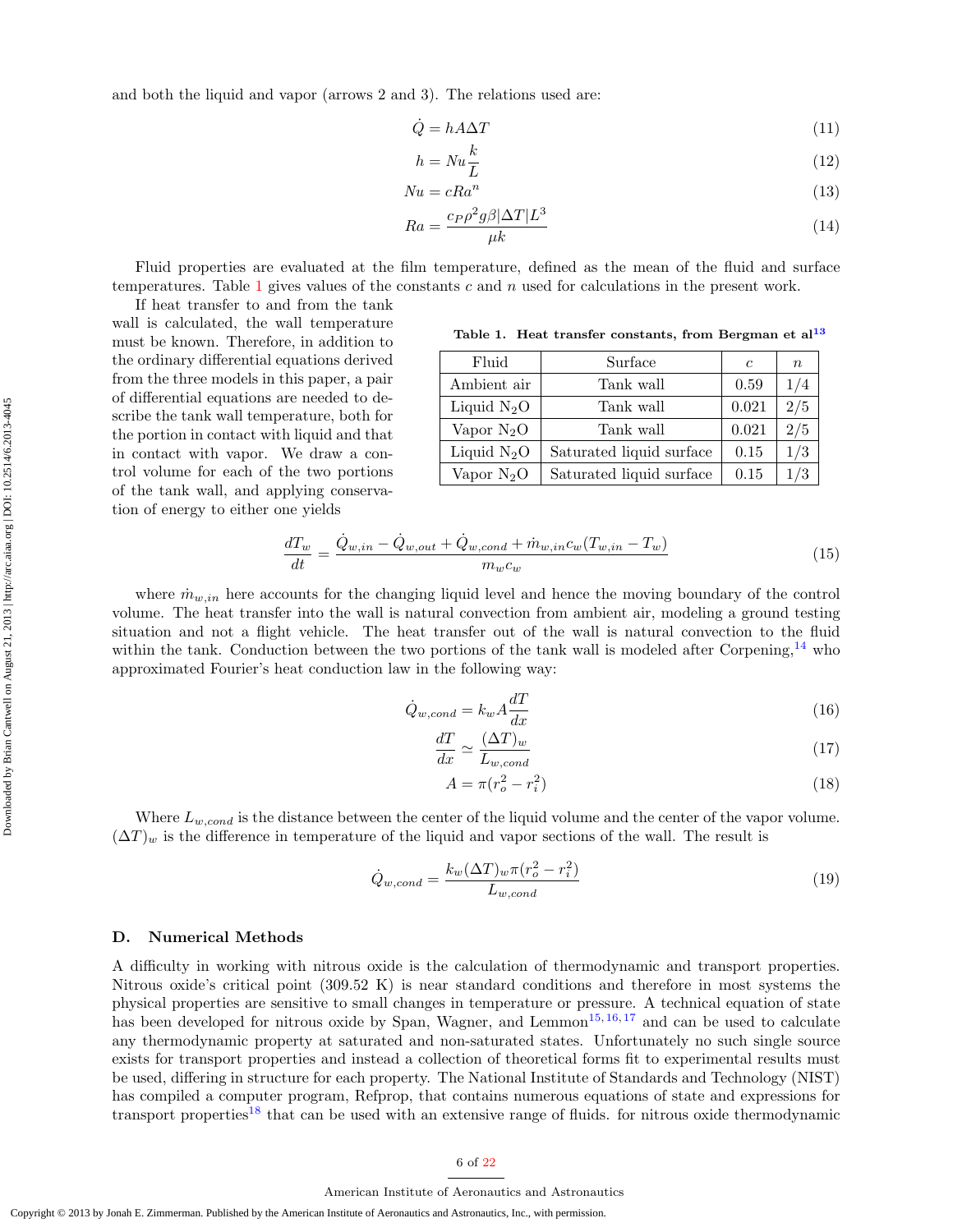properties it utilizes the technical equation of state mentioned above and for transport properties it uses a collection of sources. Refprop will be used to calculate all thermodynamic and transport properties used in this work.

A limitation of this type of technical equation of state is that they are developed by fitting theoretical functional forms to numerous sets of experimental data. While they typically are highly accurate and can often calculate  $P\rho T$  properties with less than 0.5% error, their accuracy is unknown outside the range of experimental data used during development. This is problematic for modeling nitrous oxide feed systems because metastable states are often assumed to occur, requiring calculation of the properties of the fluid in these states. There is very limited data available for fluid properties in this region and hence the equation of state's accuracy is unknown. This problem was examined in a general fashion in a work by Shamsundar.<sup>[19](#page-20-18)</sup>

An alternative to technical equations of state is to use a simpler equation of state, such as Peng-Robinson.<sup>[20](#page-20-19)</sup> These may have reduced accuracy in general when compared to technical equations of state but are much simpler to implement and may be more accurate in the metastable region.<sup>[19](#page-20-18)</sup> When properties are only required at saturation conditions, curve fits to experimental or EOS results can be used and have been developed by multiple groups.<sup>[4,](#page-20-3) [21,](#page-20-20) [22](#page-20-21)</sup> These are typically simple functions of temperature and are the simplest to implement and use.



<span id="page-6-0"></span>Figure 4. Specific heat capacity of saturated liquid  $N_2O$  calculated from various sources. The lines labeled IHS and CHERIC are correlations for the saturation state developed by the two organizations, $2^{1,22}$  $2^{1,22}$  $2^{1,22}$  and ZK is the saturation correlation derived by Zilliac & Karabeyoglu.<sup>[4](#page-20-3)</sup>

# III. Equilibrium Model

Equilibrium models for nitrous oxide tanks have been presented by Zakirov & Li,<sup>[24](#page-20-23)</sup> Whitmore & Chan-dler,<sup>[3](#page-20-2)</sup> and Casalino & Pastrone.<sup>[5](#page-20-4)</sup> The model presented here includes heat transfer between the fluid and the walls, which Zakirov & Li included but Whitmore & Chandler and Casalino & Pastrone did not.

The equilibrium model assumes that all propellant in the tank remains in phase equilibrium. Physically this is equivalent to assuming that the flow out of the tank is slow compared to the heat and mass transfer between the liquid and vapor. The model then consists of two saturated nodes, which [\(4\)](#page-3-2) says requires two equations. The governing equations chosen for this model are conservation of mass and energy (equations [\(5\)](#page-3-4) and  $(6)$ ) which are applied to the combined liquid and vapor in the tank as a whole. This allows interphase heat and mass transfer calculations to be avoided. With no mass flow into the tank, only allowing flow out

All the models here are systems of ordinary differential equations and are integrated using a 4th order adaptive Runge-Kutta-Fehlberg rou-tine.<sup>[23](#page-20-22)</sup> This scheme was chosen over traditional 4th order Runge-Kutta methods because of its ability to calculate and control error in the results. Additionally, it poses advantages over pre-made integration routines because of the ability to manually control the step refinement near points of interest.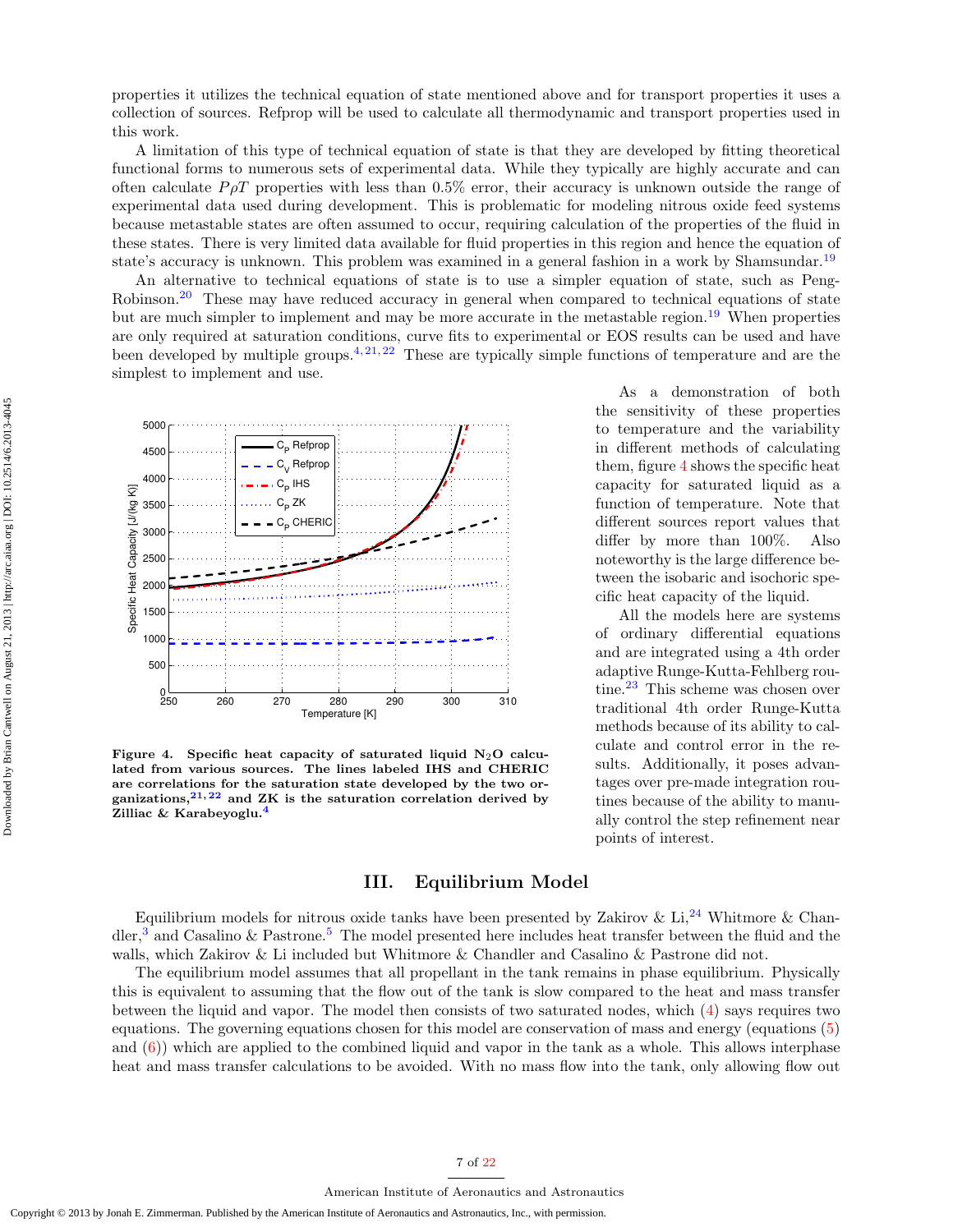via the tank outlet, and no net work done on or by the propellant, the equations simplify to

$$
\frac{dm_{tot}}{dt} = -\dot{m}_{outlet} \tag{20}
$$

<span id="page-7-3"></span><span id="page-7-2"></span>
$$
\frac{dU_{tot}}{dt} = -\dot{m}_{outlet}h_{outlet} + \dot{Q}_{in} \tag{21}
$$

Where  $\dot{m}_{outlet}$  is calculated from equation [\(7\)](#page-3-5) and for  $h_{outlet}$  it is assumed that saturated liquid is exiting the tank.  $\dot{Q}_{in}$  is calculated from equations [\(11\)](#page-5-1) through [\(14\)](#page-5-2). While  $m_{tot}$  and  $U_{tot}$  are convenient variables to solve for with the simple ODE's shown above, they are not useful for determining fluid properties. The entire tank remains saturated and thus a single value of temperature or pressure would be sufficient to describe both the liquid and vapor properties. Temperature is often the more convenient variable, and so to find the fluid temperature at a given time from the variables  $m_{tot}$  and  $U_{tot}$ , the volume constraint (equation [\(3\)](#page-3-1)) is introduced

$$
V_{tank} = m_{tot} \left[ \frac{1 - x}{\rho_{liq}} + \frac{x}{\rho_{vap}} \right]
$$
 (22)

<span id="page-7-1"></span><span id="page-7-0"></span>
$$
x = \frac{\frac{U_{tot}}{m_{tot}} - u_{liq}}{u_{vap} - u_{liq}}
$$
\n(23)

Where  $\rho$  and u are calculated from T at saturation conditions and  $(23)$  is given for convenience and is derived from the definition of  $m_{tot}$  and  $U_{tot}$ . A value of T must be chosen such that  $\rho_{liq}(T)$ ,  $\rho_{van}(T)$ , and  $x(u_{vap}(T), u_{liq}(T))$  satisfy [\(22\)](#page-7-1). Once the temperature is known, any property of either phase can be directly computed.

We now have a set of four ordinary differential equations to integrate: [\(15\)](#page-5-3) for  $T_{w,liq}$ , (15) for  $T_{w,vap}$ ,  $(20)$  for  $m_{tot}$ , and  $(21)$  for  $U_{tot}$ . An important feature of equilibrium models is that they require properties only at the saturation state, meaning that complex equations of state are not strictly necessary. Curve fits to saturation properties such as  $P_{sat}$ ,  $\rho_{liq}$ ,  $\rho_{vap}$ ,  $u_{liq}$ , and  $u_{vap}$  can be used in an equilibrium model in place of more complicated equations of state, simplifying and accelerating both the implementation and solution times.



<span id="page-7-4"></span>Figure 5. Pressure, temperature, and mass time histories from the equilibrium model using the conditions of Van Pelt et al.<sup>[1](#page-20-0)</sup> Details of the conditions will be discussed later in section  $VI$ .

Figure [5](#page-7-4) shows the results when applied to a tank typical of a small sounding rocket, namely the case of Van Pelt et al.<sup>[1](#page-20-0)</sup> The details of this experiment will be discussed in section [VI.](#page-12-0) All curves follow approximately linear trajectories, with the exception of vapor mass. Note that when compared to figure [1,](#page-1-0) the initial drop and recovery are not captured with this model. The character of these curves does not change when this model is applied with a wide variety of initial conditions.

# IV. Zilliac & Karabeyoglu Model

In a paper by Zilliac & Karabeyoglu,<sup>[4](#page-20-3)</sup> a model is presented that builds a level of complexity onto the equilibrium model by allowing the liquid and vapor to be at different temperatures and directly calculating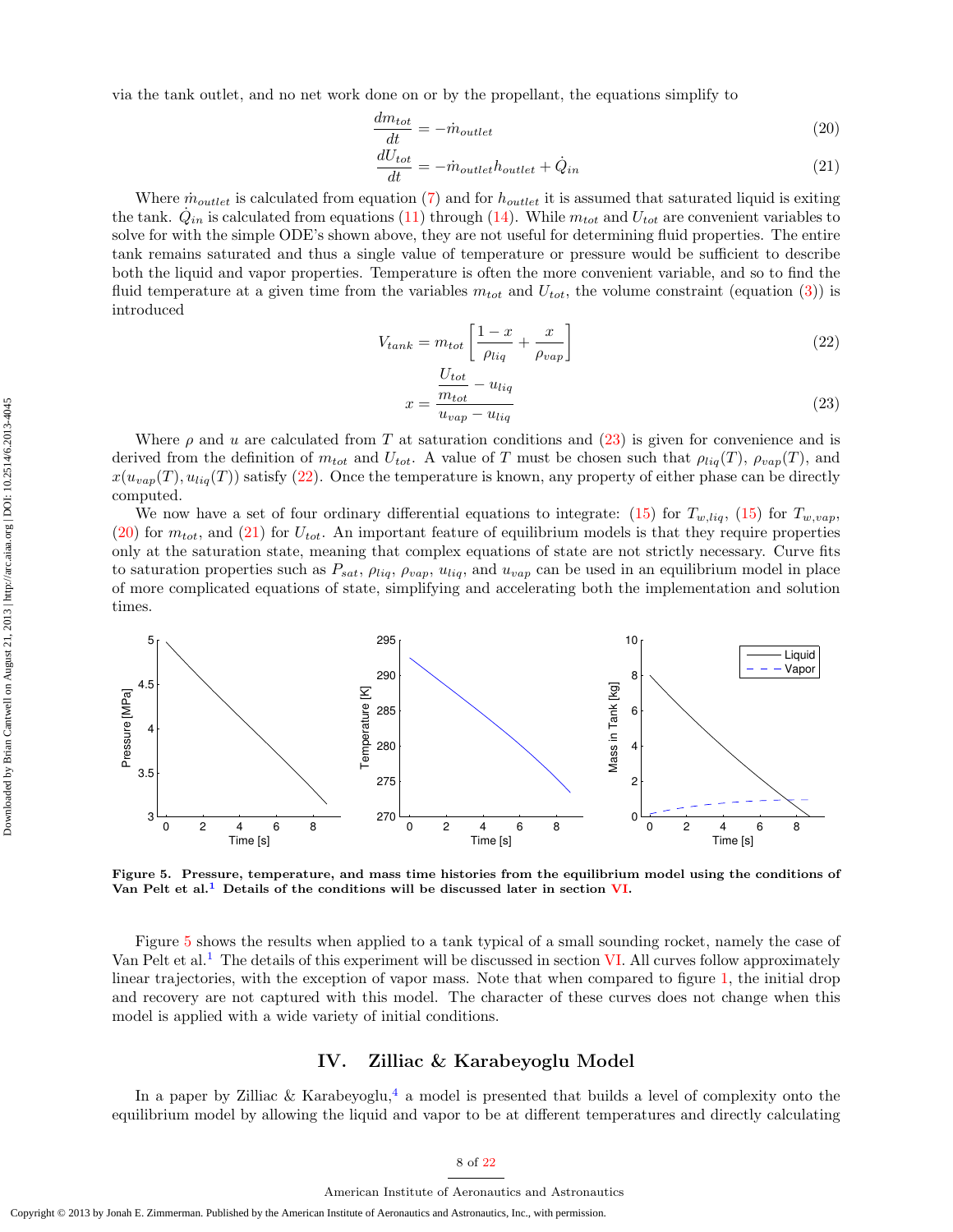the heat and mass transfer between the phases. In a later work, Fernandez<sup>[25](#page-20-24)</sup> evaluated this model in detail and also applied it to nitrous oxide tanks in which Helium pressurant was added. This type of model is based on the work of Morey & Traxler,<sup>[26](#page-20-25)</sup> initially developed for traditional liquid propellant pressurization systems. Some alterations from the work by Zilliac & Karabeyoglu have been made but the basic assumptions and core structure of the model is retained.

Mathematically, the model contains two non-saturated nodes, which equation [\(4\)](#page-3-2) dictates requires four equations. Therefore we apply conservation of mass and energy separately to each phase:

$$
\frac{dm_{vap}}{dt} = \dot{m}_{evap} - \dot{m}_{cond} \tag{24}
$$

$$
\frac{dm_{liq}}{dt} = -\dot{m}_{evap} + \dot{m}_{cond} - \dot{m}_{outlet} \tag{25}
$$

$$
\frac{dU_{vap}}{dt} = \dot{m}_{evap}h_{evap} - \dot{m}_{cond}h_{cond} - P\frac{dV_{vap}}{dt} + \dot{Q}_{in,vap} \tag{26}
$$

$$
\frac{dU_{liq}}{dt} = -\dot{m}_{outlet}h_{outlet} - \dot{m}_{evap}h_{evap} + \dot{m}_{cond}h_{cond} - P\frac{dV_{liq}}{dt} + \dot{Q}_{in,liq}
$$
\n(27)

The outlet flow is assumed to be from the liquid node and  $\dot{m}_{outlet}$  is computed via equation [\(7\)](#page-3-5). The heat transfer terms are now a combination of interphase processes and convection to the tank walls.

To compute the heat and mass transfer between the phases, we assume the presence of an infinitesimal layer of saturated liquid between the bulk liquid and the vapor, defined by the pressure in the tank ullage. Natural convection transports heat from the bulk liquid to this surface and also from this surface into the vapor. If the heat transfer from the bulk liquid to the surface exceeds that from the surface to the vapor, the excess is used to vaporize liquid and yields mass transfer from the liquid to the vapor. Therefore:

<span id="page-8-4"></span><span id="page-8-3"></span><span id="page-8-2"></span><span id="page-8-1"></span>
$$
\dot{m}_{evap} = \frac{\dot{Q}_{liq \to surf} - \dot{Q}_{surf \to vap}}{\Delta h_{LV} + (h_{sat,liq} - h_{liq})}
$$
\n(28)

 $\dot{Q}_{liq \to surf}$  and  $\dot{Q}_{surf \to vap}$  are computed via [\(11\)](#page-5-1) through [\(14\)](#page-5-2), however Zilliac & Karabeyoglu multiplied  $\dot{Q}_{liq \to surf}$  by an empirical factor E with a value on the order of 10<sup>3</sup> in order to match experimental results. Therefore  $\dot{Q}_{liq \to surf} = EhA\Delta T$ , in contrast to equation [\(11\)](#page-5-1). Physically, they assumed that this corrected for a heat transfer coefficient that was too low because it didn't include the effects of boiling, liquid layer motion, and blowing. Condensation is handled differently and occurs only when the pressure increases above the saturation pressure of the vapor. Then we assume that mass transfer from the vapor to the liquid occurs in the amount needed to bring the pressure to the saturation pressure in one time step:

$$
\dot{m}_{cond} = \begin{cases}\n\frac{(P - P_{sat,vap})V_{vap}\mathfrak{M}_{vap}}{Z_{vap}R_{vap}T_{vap}\Delta t}, & \text{if } P > P_{sat,vap} \\
0, & \text{if } P \le P_{sat,vap}\n\end{cases}
$$
\n(29)

The heat released from the condensation of this vapor is added into the vapor volume and is accounted for in the  $\dot{Q}_{in,vap}$  term. Both the  $\dot{Q}_{in,vap}$  and  $\dot{Q}_{in,liq}$  terms also include heat transfer to/from the tank walls, which is computed via equations  $(11)$  through  $(14)$ .

The work term  $(P\frac{dV}{dt})$  presents a problem because  $\frac{dV}{dt}$  is not explicitly known. One option is to compute it via backwards differences, but this can introduce numerical instability in some situations and therefore a different procedure is desirable. One alternative is to use the pressure and volume constraints (equations [\(2\)](#page-3-8) and [\(3\)](#page-3-1)) to derive an equation for  $\frac{dV}{dt}$ :

<span id="page-8-0"></span>
$$
P_{vap} = P_{liq} \tag{30}
$$

$$
\frac{dP_{vap}}{dt} = \frac{dP_{liq}}{dt} \tag{31}
$$

$$
\left[ \left( \frac{\partial P}{\partial T} \right)_{\rho} \frac{dT}{dt} + \left( \frac{\partial P}{\partial \rho} \right)_{T} \frac{d\rho}{dt} \right]_{vap} = \left[ \left( \frac{\partial P}{\partial T} \right)_{\rho} \frac{dT}{dt} + \left( \frac{\partial P}{\partial \rho} \right)_{T} \frac{d\rho}{dt} \right]_{liq} \tag{32}
$$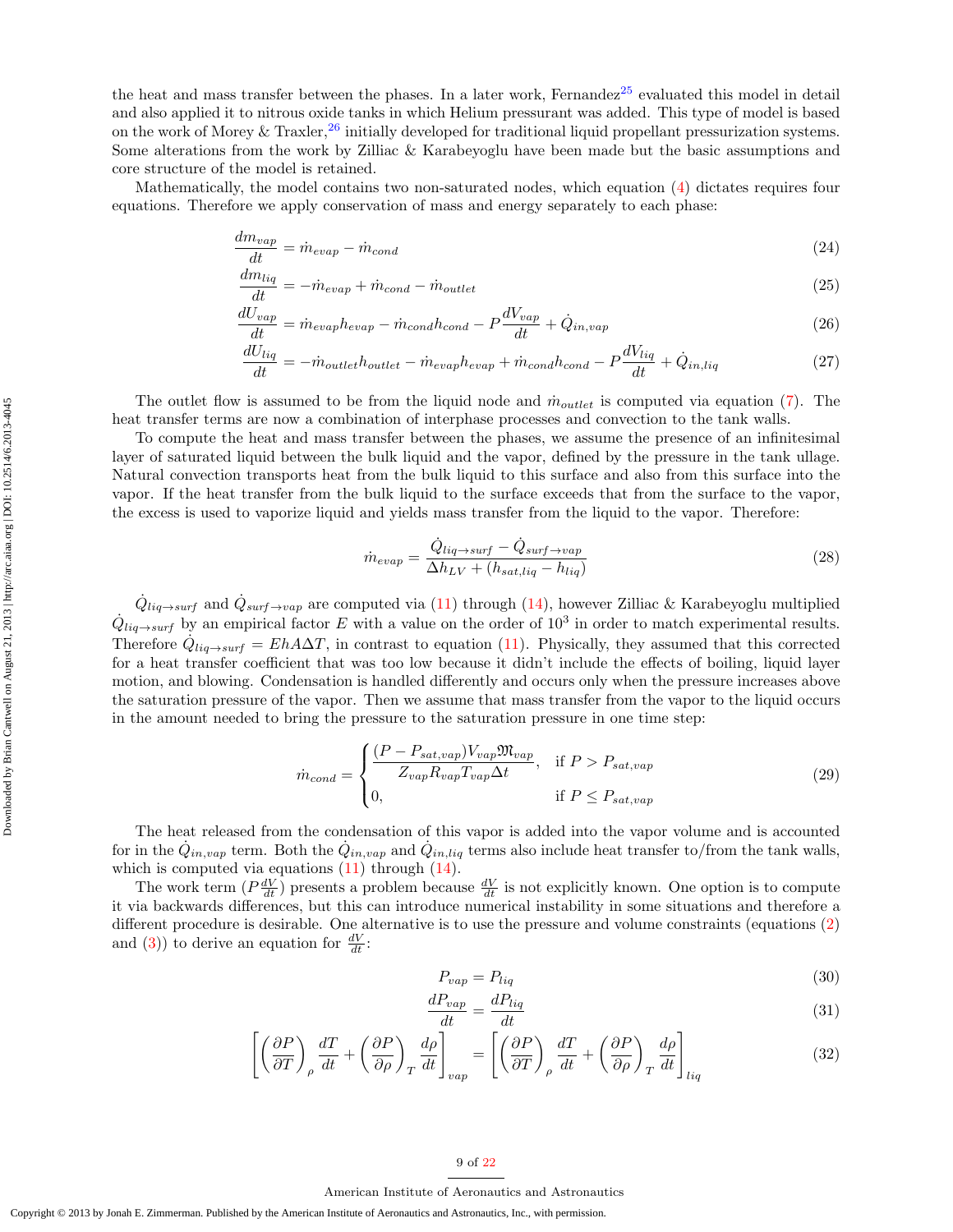The thermodynamic partial derivatives  $\frac{\partial P}{\partial T}$  and  $\frac{\partial P}{\partial \rho}$  can be calculated from an equation of state. The time derivative of temperature can be calculated from:

$$
\frac{dU}{dt} = u\frac{dm}{dt} + m\frac{du}{dt} \tag{33}
$$

$$
=u\frac{dm}{dt} + m\left[\left(\frac{\partial u}{\partial T}\right)_\rho \frac{dT}{dt} + \left(\frac{\partial u}{\partial \rho}\right)_T \frac{d\rho}{dt}\right]
$$
(34)

$$
\frac{dT}{dt} = \frac{1}{c_V} \left[ \frac{1}{m} \left( \frac{dU}{dt} - u \frac{dm}{dt} \right) - \left( \frac{\partial u}{\partial \rho} \right)_T \frac{d\rho}{dt} \right] \tag{35}
$$

And finally  $\frac{d\rho}{dt}$  is found from

<span id="page-9-0"></span>
$$
\frac{d\rho}{dt} = \frac{1}{V}\frac{dm}{dt} - \frac{m}{V^2}\frac{dV}{dt}
$$
\n(36)

$$
\frac{dV_{liq}}{dt} = -\frac{dV_{vap}}{dt} \tag{37}
$$

A value of  $\frac{dV}{dt}$  must be chosen that solves [\(32\)](#page-8-0), entering the equation via  $\frac{d\rho}{dt}$ . In order to compute various properties of the two phases, the thermodynamic state of each must be specified. Given that [\(35\)](#page-9-0) must be computed to find  $\frac{dV}{dt}$ , it is convenient to integrate [\(35\)](#page-9-0) for  $T_{vap}$  and  $T_{liq}$  rather than integrating [\(26\)](#page-8-1) and  $(27)$  for  $U_{vap}$  and  $\tilde{U}_{liq}$ . The internal pressure of the tank is readily chosen as the second thermodynamic state variable and can be found by using another version of the tank volume constraint,

$$
V_{tank} = \frac{m_{liq}}{\rho_{liq}} + \frac{m_{vap}}{\rho_{vap}} \tag{38}
$$

where  $\rho_{liq} = \rho(T_{liq}, P)$  and  $\rho_{vap} = \rho(T_{vap}, P)$ .

The Zilliac & Karabeyoglu model is then a set of six ordinary differential equations that must be inte-grated: [\(15\)](#page-5-3) for  $T_{w,vap}$ , and (15) for  $T_{w,liq}$ , [\(24\)](#page-8-3) for  $m_{vap}$ , [\(25\)](#page-8-4) for  $m_{liq}$ , [\(35\)](#page-9-0) for  $T_{liq}$ , (35) for  $T_{vap}$ .

This model directly calculates the rates of heat and mass transfer between the phases and as a result at any given point in time one or both of the phases may be in a metastable state. Therefore, care is needed in calculating thermodynamic and transport properties.



<span id="page-9-1"></span>Figure 6. Pressure, temperature, and mass time histories from the equilibrium model using the conditions of Van Pelt et al.<sup>[1](#page-20-0)</sup> Details of the conditions will be discussed later in section  $VI$ .

Figure [6](#page-9-1) shows typical results from this model. Note that it does a much better job than the equilibrium model of capturing the non-linear nature of the pressure time history. Unlike the equilibrium model, these results do change character as experimental conditions are varied. To demonstrate one aspect of how the results change, figure [7](#page-10-0) shows the variation seen in the pressure time history as  $E$  is varied. As  $E$  grows, it increases the amount of heat and mass transfer that occur for a given temperature difference. Therefore E can be viewed as a measure of how close the system is to an equilibrium solution. As will be shown later, E is system-dependent and is found by fitting the results of the model to experimental data.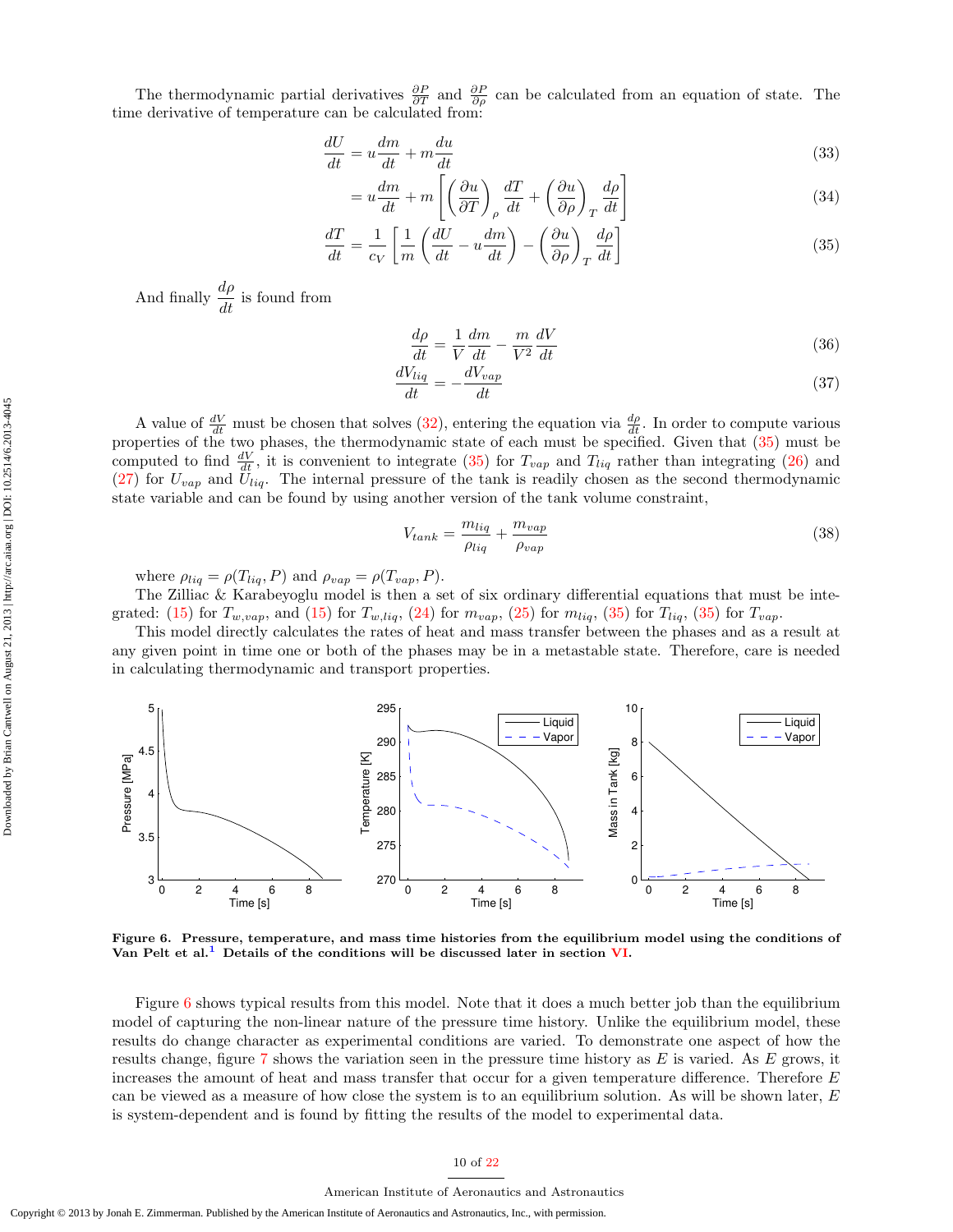

<span id="page-10-0"></span>Figure 7. Pressure and temperature time histories as E is varied. The Van Pelt et al<sup>[1](#page-20-0)</sup> case is taken as a baseline and  $E$  is increased by a factor of 16.

# V. Casalino & Pastrone Model

In a paper by Casalino & Pastrone,<sup>[5](#page-20-4)</sup> two different models for self-pressurizing propellant tank dynamics are presented. The first is an equilibrium model, and the second is what they termed a "two-phase lumped model" which will be described here. This model uses two non-saturated nodes similar to the Zilliac & Karabeyoglu model, nominally requiring four equations. However in this model a series of simplifying assumptions are made that allow for all properties to be found at the saturation state, removing the necessity for complex equations of state. The only modification made to the original model is the use of the Dyer flow model (equation  $(7)$ ) in place of the SPI model (equation  $(8)$ ). We begin by applying conservation of mass and energy to both the liquid and vapor nodes:

$$
\frac{dm_{vap}}{dt} = \dot{m}_{evap} - \dot{m}_{cond} \tag{39}
$$

$$
\frac{dm_{liq}}{dt} = -\dot{m}_{evap} + \dot{m}_{cond} - \dot{m}_{outlet} \tag{40}
$$

$$
\frac{dU_{vap}}{dt} = \dot{m}_{evap}h_{evap} - \dot{m}_{cond}h_{cond} - P\frac{dV_{vap}}{dt}
$$
\n(41)

<span id="page-10-5"></span><span id="page-10-3"></span><span id="page-10-2"></span><span id="page-10-1"></span>
$$
\frac{dU_{liq}}{dt} = -\dot{m}_{outlet}h_{outlet} - \dot{m}_{evap}h_{evap} + \dot{m}_{cond}h_{cond}
$$
\n(42)

where we've already assumed that the liquid is incompressible and there is no heat transfer between the phases or to the tank walls. By assuming that the vapor remains saturated, meaning all properties are functions only of temperature, equation  $(41)$  can be written as

$$
m_{vap} \frac{du_{vap}}{dT_{vap}} \frac{dT_{vap}}{dt} - \dot{m}_{cond} \left[ \Delta h_{LV}(T_{vap}) - \frac{P}{\rho_{vap}} \right] - \dot{m}_{evap} \left[ h_{vap}(T_{liq}) - u_{vap} \right] = -P \frac{dV_{vap}}{dt}
$$
(43)

Additionally we've assumed that condensing vapor leaves the ullage as saturated liquid at  $T_{vap}$  and evaporating liquid enters the ullage as saturated vapor at  $T_{liq}$ . For the liquid, if we make the idealizing assumptions that  $u = h = h(T)$ , equation [\(42\)](#page-10-2) can be written as

<span id="page-10-4"></span>
$$
c_{liq}m_{liq}\frac{dT_{liq}}{dt} = \dot{m}_{cond}[h_{liq}(T_{vap}) - h_{liq}(T_{liq})] - \dot{m}_{evap}\Delta h_{LV}(T_{liq})
$$
\n(44)

By assuming the liquid to be incompressible, the pressure constraint is no longer applicable because liquid properties are not functions of pressure. Therefore an expression different from equation [\(32\)](#page-8-0) is needed. We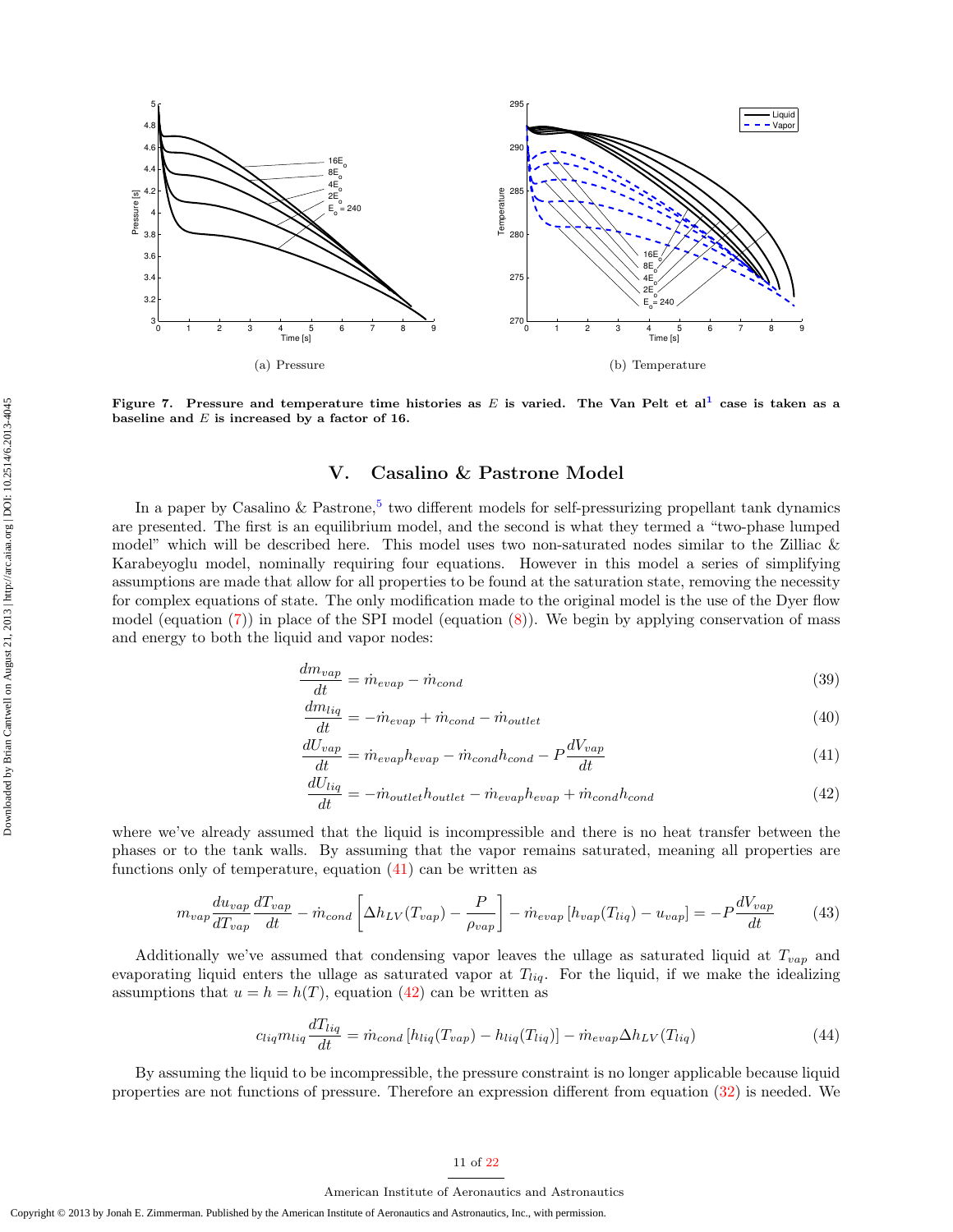$$
\frac{dV_{vap}}{dt} = -\frac{dV_{liq}}{dt} \tag{45}
$$

<span id="page-11-0"></span>
$$
=-\frac{1}{\rho_{liq}}\frac{dm_{liq}}{dt} + \frac{m_{liq}}{\rho_{liq}^2}\frac{d\rho_{liq}}{dT_{liq}}\frac{dT_{liq}}{dt}
$$
\n(46)

Note that in Casalino & Pastrone's paper where this model was presented,<sup>[5](#page-20-4)</sup> there was a sign error in equation  $(46)$ . The corrected version is shown above. In order to calculate the mass transfer from condensation and evaporation, we make some assumptions about both these processes. First, we assume that boiling does not begin until the pressure reaches a critical value,  $P_{lim}$ , which is a function of the liquid temperature and is midway between the saturation pressure and the spinodal. Before the pressure drops to this value, condensation occurs in the vapor in the amount necessary to maintain it at the saturation state. After P reaches  $P_{lim}$ , condensation ceases and then evaporation and/or boiling occurs in the amount needed to keep the pressure at  $P_{lim}$ . This is summarized as:

<span id="page-11-3"></span>
$$
\frac{dP}{dt} = \begin{cases} \frac{dP_{sat}}{dT} \frac{dT_{vap}}{dt}, & \text{if } P > P_{lim} \\ \frac{dP_{lim}}{dT} \frac{dT_{liq}}{dt}, & \text{if } P = P_{lim} \end{cases}
$$
\n(47)

Where

$$
P_{lim}(T_{liq}) = \frac{1}{2} \left[ P_{sat}(T_{liq}) + P_{sp}(T_{liq}) \right]
$$
\n(48)

$$
P_{sp}(T_{liq}) = 1.98 \frac{bar}{K} T_{liq} - 540 bar \tag{49}
$$

Where equation [\(49\)](#page-11-1) is a curve fit developed by Casalino & Pastrone. This does not directly yield an expression for  $\dot{m}_{cond}$  or  $\dot{m}_{evap}$ , therefore we turn to the real gas equation of state in order to relate  $\frac{dP}{dt}$  to  $\dot{m}$ . Differentiating  $PV = ZmRT$  with respect to time and rearranging gives

$$
\frac{dm_{vap}}{dt} = m_{vap} \left( -\frac{1}{Z_{vap}} \frac{dZ_{vap}}{dt} - \frac{1}{T_{vap}} \frac{dT_{vap}}{dt} + \frac{1}{P} \frac{dP}{dt} + \frac{1}{V_{vap}} \frac{dV_{vap}}{dt} \right)
$$
(50)

Which can be simplified by assuming that the vapor remains saturated

<span id="page-11-2"></span><span id="page-11-1"></span>
$$
\frac{dZ_{vap}}{dt} = \frac{dZ_{vap}}{dT}\frac{dT_{vap}}{dt} \tag{51}
$$

This value of  $\frac{dm_{vap}}{dt}$  is used in equations [\(43\)](#page-10-3) and [\(44\)](#page-10-4) by making the substitutions:

$$
\dot{m}_{cond} = \begin{cases}\n-\frac{dm_{vap}}{dt}, & \text{if } P > P_{lim} \\
0, & \text{if } P = P_{lim}\n\end{cases}
$$
\n(52)

$$
\dot{m}_{evap} = \begin{cases} 0, & \text{if } P > P_{lim} \\ \frac{dm_{vap}}{dt}, & \text{if } P = P_{lim} \end{cases} \tag{53}
$$

We now have a system of four ODE's to integrate:  $(40)$  for  $m_{liq}$ ,  $(43)$  for  $T_{vap}$ ,  $(44)$  for  $T_{liq}$ , and  $(50)$  for  $m_{vap}$ . Unfortunately, unlike the previous models the ODE's are a system of algeabraic equations that must be solved simultaneously in order to calculate the derivatives. This adds some additional complexity to the implementation.

Sample results from this model are shown in figure [8.](#page-12-1) The pressure initially shows a steep drop followed by a linear decrease. This sudden change occurs when condensation ceases and boiling begins. An interesting feature is seen in the temperature history: after boiling begins, the vapor temperature increases with time, eventually exceeding its initial value. This happens because the transfer of energy into the vapor is fixed by boiling, which is in turn fixed by  $P_{lim} = P_{lim}(T_{liq})$ . Energy flows into the vapor during this time at a rate that is only dependent on the liquid temperature, and without regard for the vapor temperature. The basic character of these plots does not vary significantly with initial conditions.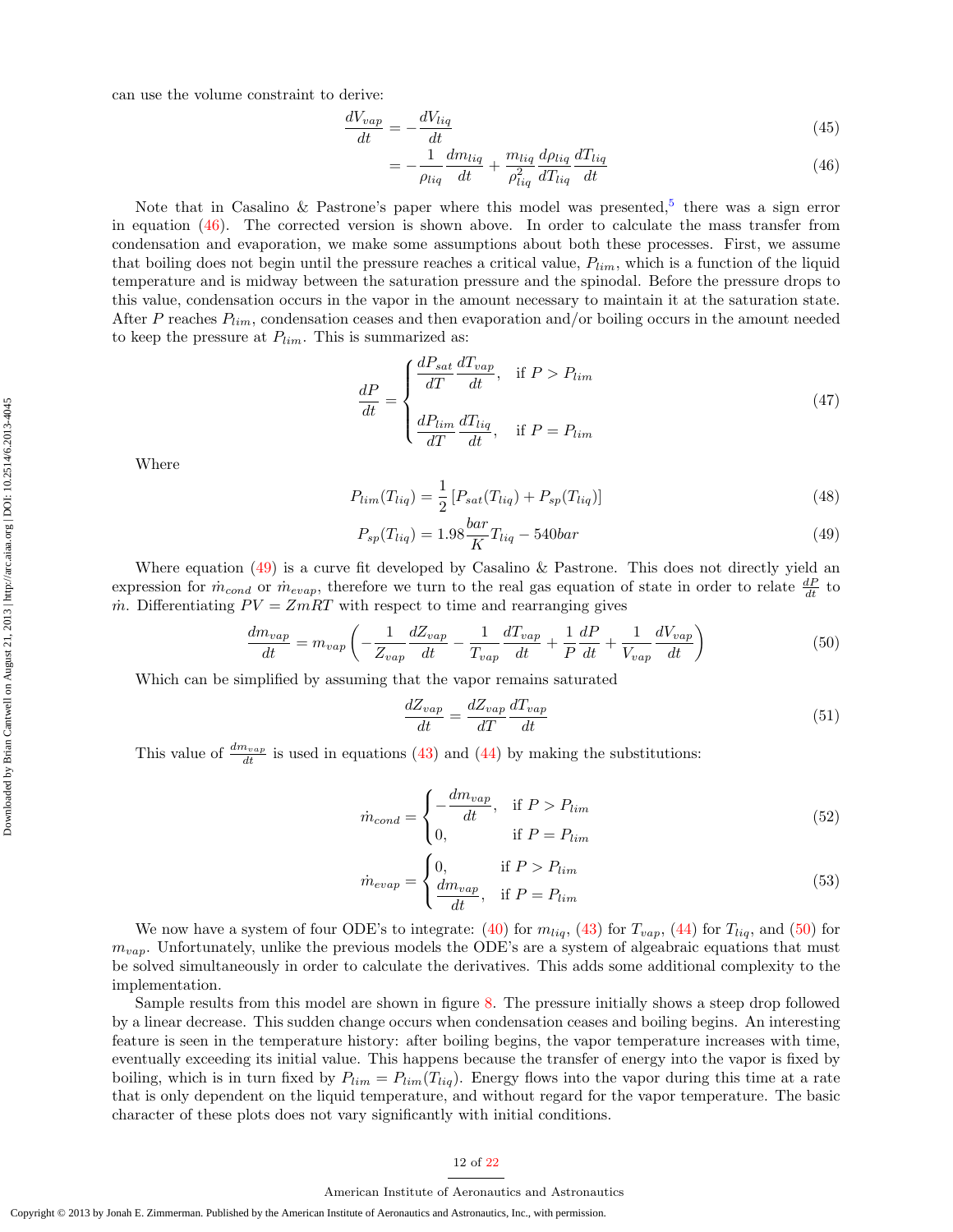

<span id="page-12-1"></span>Figure 8. Pressure, temperature, and mass time histories from the equilibrium model using the conditions of Van Pelt et al.<sup>[1](#page-20-0)</sup> Details of the conditions will be discussed later in section [VI.](#page-12-0)

# VI. Model Evaluation

<span id="page-12-0"></span>When these models were presented by their developers, they were each compared against a different set of experimental data. It is useful to evaluate each of them against a common array of experimental data to evaluate their performance and allow for direct comparisons. Here pressure and temperature traces taken from six experiments will be given, along with the predicted traces from the three models. Additionally, one set of data includes many tests with the same system over a range of mass flow rates. This set will be used to compare how the models' predictions change as this parameter is varied.

#### A. Overview and Procedure

The sets of experimental data that are used in this paper are summarized here:

- 1. One of the blow-down cold flow tests from Zilliac & Karabeyoglu,<sup>[4](#page-20-3)</sup> originally used to validate their model.
- 2. A hybrid motor firing performed by Van Pelt et al,<sup>[1](#page-20-0)</sup> from a class project at Stanford University in 2004 that was also used as validation data for Casalino & Pastrone's model.
- 3. Data from ground and flight tests performed by Prince et al,  $27$  from a class project at Stanford University in 2013.
- 4. Two blow-down cold flow tests in a small scale system from a previous work by the authors.[7](#page-20-6)

The basic features of these data sets are summarized in tables [2](#page-12-2) and [3.](#page-13-0) The subscript i refers to the initial value and LRO to the value at the liquid run out point, where the outlet flow transitions to vapor. These four data sets represent a range of experimental conditions, and include flight data in order to see any effects of enhanced acceleration or forced convection on the tank dynamics. For convenience the models will be abbreviated as EQ, ZK, and CP, referring to equilibrium, Zilliac & Karabeyoglu, and Casalino & Pastrone, respectively.

| Data set              | Volume $[m^3]$       | Length $[m^3]$ | Tank ID $\lceil cm \rceil$ | Wall Thickness $[mm]$ | Wall Material |
|-----------------------|----------------------|----------------|----------------------------|-----------------------|---------------|
| Zilliac & Karabeyoglu | 0.0354               | 1.652          | 19.05                      | 3.18                  | Aluminum      |
| Van Pelt et al        | 0.01128              | 1.582          | 9.525                      | 3.18                  | Aluminum      |
| Prince et al.         | $9.29 \cdot 10^{-3}$ | 0.813          | 12.07                      | 3.18                  | Aluminum      |
| Zimmerman et al       | $1.80 \cdot 10^{-4}$ | 0.356          | 2.54                       | 6.35                  | Polycarbonate |

<span id="page-12-2"></span>Table 2. Tank dimensions from each data set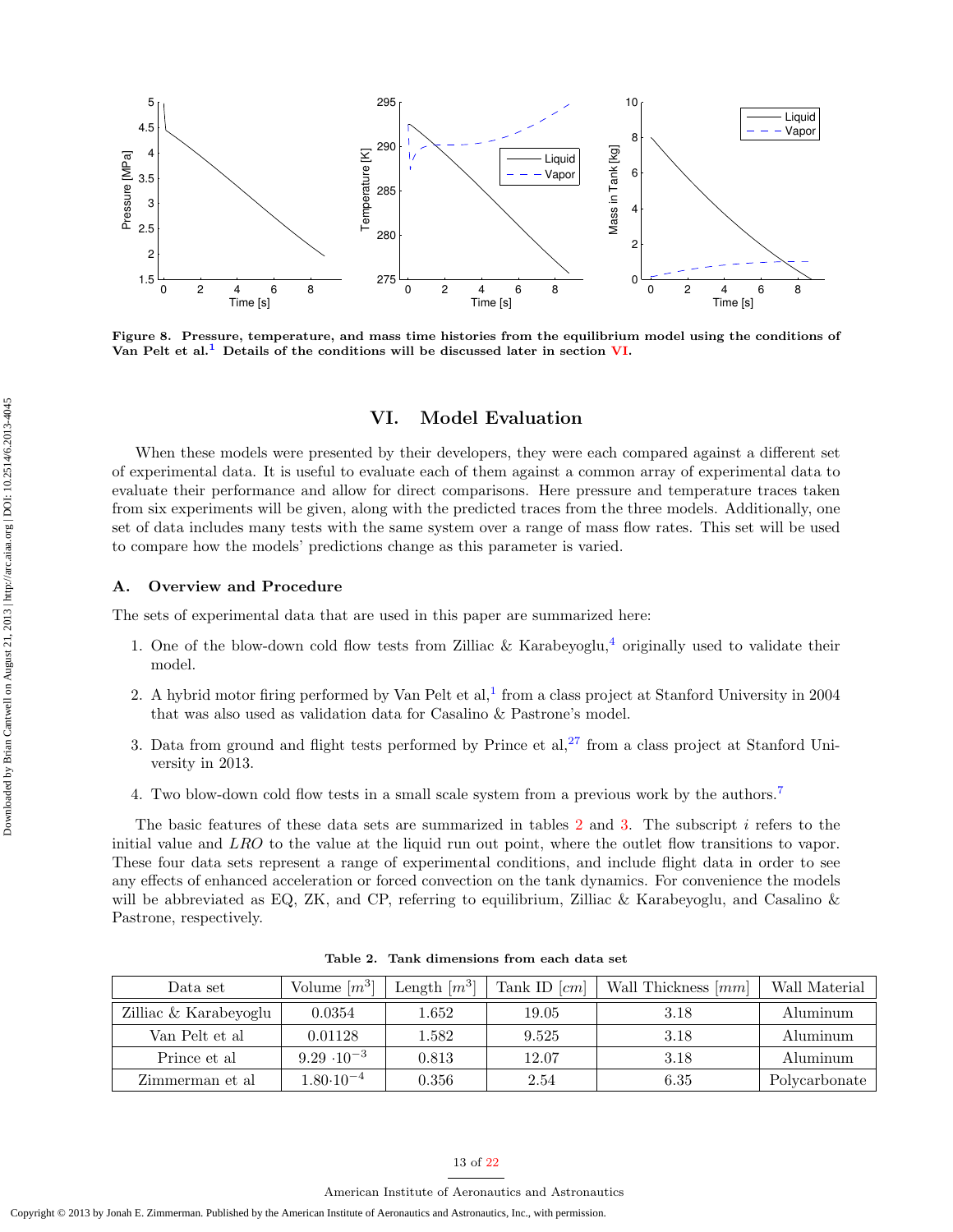| Data set                          | Fill Level $[\%]$ | $P_i$ [MPa] | $T_i[K]$ | $m_i$ [kg] | $t_{LRO}$ [s] |
|-----------------------------------|-------------------|-------------|----------|------------|---------------|
| Zilliac & Karabeyoglu             | 64                | 4.502       | 286.5    | 20.0       | 4.91          |
| Van Pelt et al                    | 90                | 4.999       | 292.5    | 8.2        | 8.74          |
| Prince et al (Ground test)        | 95                | 4.777       | 290.7    | 7.2        | 5.56          |
| Prince et al (Flight test)        | 85                | 5.452       | 296.5    | 6.3        | 4.85          |
| Zimmerman et al (low $\dot{m}$ )  | 87                | 4.091       | 282.7    | 0.14       | 19.88         |
| Zimmerman et al (high $\dot{m}$ ) | 87                | 3.763       | 278.8    | 0.14       | 4.86          |

<span id="page-13-0"></span>Table 3. Experimental conditions from each data set

The initial conditions for the models are set by the values in these tables. It is assumed that the nitrous oxide liquid and vapor begin at saturation defined by the initial pressure. In most cases this implies a temperature slightly different from the reported initial values, but since pressure measurements are frequently more accurate than temperature measurements, the pressure was chosen as more trustworthy. The initial amount of nitrous oxide in the tank, measured as  $m_i$  or fill level, is often a difficult measurement to make. Therefore we can assume that there is significant, although unquantified, uncertainty in these values in table [3.](#page-13-0) The exceptions to this are the data of Zilliac & Karabeyoglu, who used a load cell to measure the mass of propellant in the tank, and Zimmerman et al,<sup>[7](#page-20-6)</sup> who used video imagery to locate the liquid level.

One parameter not chosen from the reported system configuration is the injector  $C_dA$ . Due to the uncertainty in modeling the flow of nitrous oxide through injectors and the variability of feed systems, instead an effective injector  $C_dA$  will be estimated. This is done by varying  $C_dA$  until the averaged mass flow rate (demonstrated by  $t_{LRO}$ ) of the model matches that of the experiment. Therefore, each model uses a different  $C_dA$  for comparing to a given set of experimental data. The results are shown in table [4.](#page-13-1) Obviously this presents a problem for engineers who wish to predict performance without prior knowledge of either  $C_dA$  or  $t_{LRO}$ , but that task is outside the scope of this paper.

| Data Set                          | $C_dA$ [ $mm^3$ ] | $E_{opt}$ |       |                  |
|-----------------------------------|-------------------|-----------|-------|------------------|
|                                   | EQ                | CP        | ZК    | ZK               |
| Zilliac & Karabeyoglu             | 86.6              | 107       | 93.5  | $1.3 \cdot 10^3$ |
| Van Pelt et al                    | 19.7              | 23.6      | 22.8  | $2.4 \cdot 10^2$ |
| Prince et al (Ground)             | 28.0              | 34.8      | 29.4  | $5.3 \cdot 10^2$ |
| Prince et al (Flight)             | 25.5              | 28.4      | 26.4  | $1.0 \cdot 10^3$ |
| Zimmerman et al (low $\dot{m}$ )  | 0.155             | 0.236     | 0.156 | $3.4 \cdot 10^2$ |
| Zimmerman et al (high $\dot{m}$ ) | 0.687             | 1.07      | 0.698 | $7.5 \cdot 10^2$ |

<span id="page-13-1"></span>Table 4. Model parameters for each data set.

For the ZK model, both E and  $C_dA$  affect  $t_{LRO}$  so the process is more complicated. The values of E and  $C_dA$  were chosen to minimize the integrated deviation between the modeled pressure history and the experimental pressure history, shown in equation [\(54\)](#page-14-0). The denominator in this relation is included for normalization. This is of course still subject to the constraint that  $t_{LRO}$  is equal to the experimental value. The values of E determined in this way (designated  $E_{opt}$ ) vary from 240 to 1300 and do not appear to be correlated with any parameters of the system. There are even large differences between two tests with the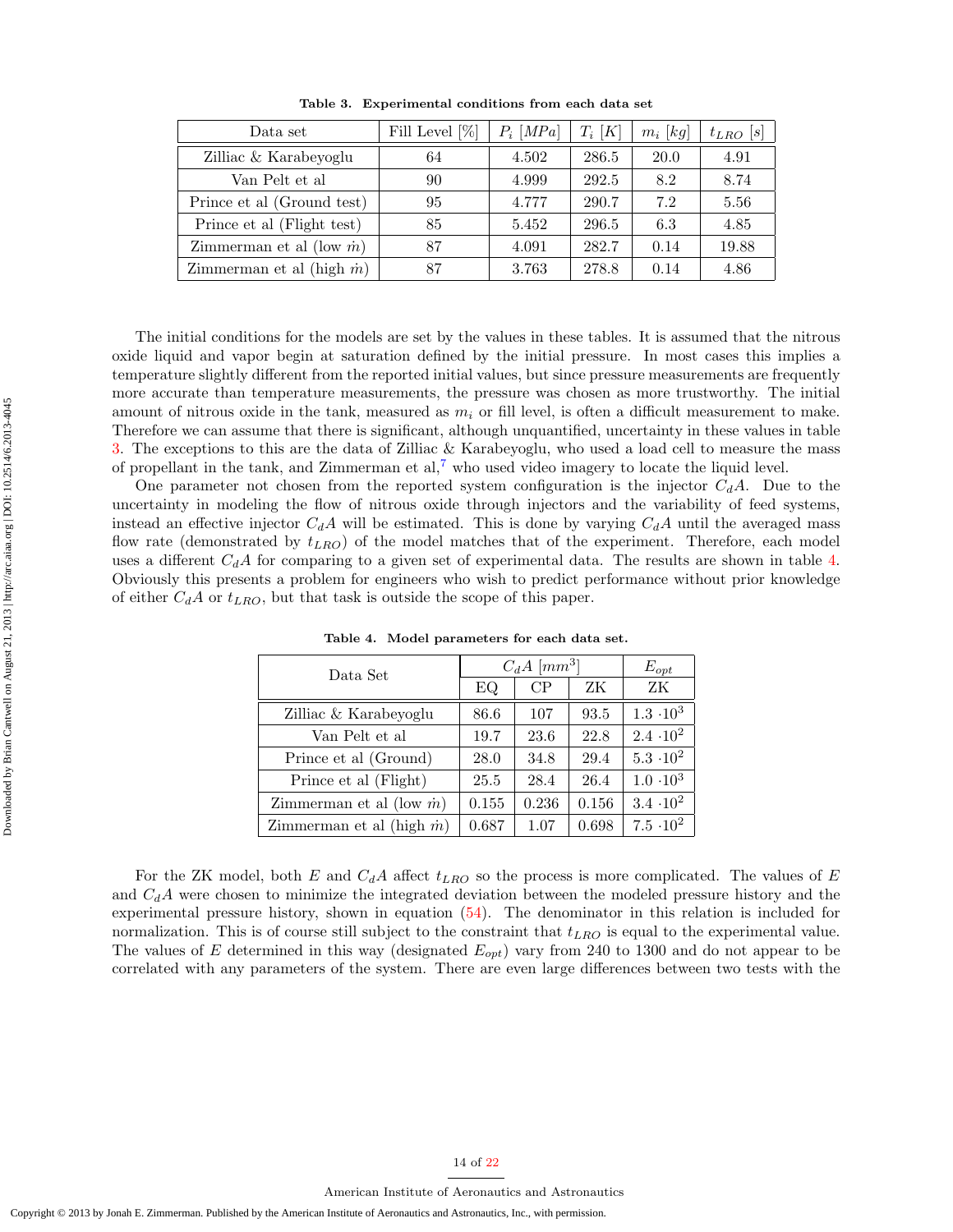<span id="page-14-0"></span>same system, indicating that it is not merely a function of tank dimensions.

$$
P_{error} = \frac{\int_{0}^{LRO} |P_{model} - P_{exp}| dt}{\int_{0}^{LRO} P_{exp} dt}
$$
\n(54)

### B. Evaluation of Time Histories

We begin by comparing each model to the data of Zilliac & Karabeyoglu.<sup>[4](#page-20-3)</sup> In figure [9,](#page-14-1) the three models are compared against the experimental pressure time history. The ZK model clearly outperforms either the EQ or CP models, with each respectively over- and under-predicting the pressure. This is consistent with the variation in  $C_dA$  in table [4,](#page-13-1) where the CP model has a larger value to compensate for the lower pressure and the EQ model has a higher value. The EQ model does reproduce the slope of the pressure trace in the linear region after  $t = 2s$ , and the CP model is fairly accurate before the linear region begins.



<span id="page-14-1"></span>Figure 9. Comparison of model results to the exper-imental data of Zilliac & Karabeyoglu.<sup>[4](#page-20-3)</sup>



<span id="page-14-3"></span>Figure 11. Pressure time histories from the CP model, showing effects of varying thermodynamic properties. Results are shown for the nominal values of  $h$ ,  $u$ ,  $c<sub>P</sub>$  and also when they are multiplied by 1.5 and 0.67.



<span id="page-14-2"></span>Figure 10. Comparison of model results to the ex-perimental data of Van Pelt et al.<sup>[1](#page-20-0)</sup>

Next we compare the models to the pressure data of Van Pelt et al<sup>[1](#page-20-0)</sup> in figure  $10$ . Physically this data set utilized a tank that was about one third the size of the previous experiment by Zilliac & Karabeyoglu. None of the models do particularly well here, although the ZK model does the best of the three. Again, the EQ model reproduces the slope of the linear region well.

In Casalino & Pastrone's paper they showed better results when comparing their model to these data, possibly because they used a different source for nitrous oxide physical properties. In equation [\(44\)](#page-10-4) the rate of change of liquid temperature is scaled by the liquid specific heat capacity, which was shown in figure [4](#page-6-0) to have significant variation depending on the source of the data. Furthermore, most of the time is spent in the boiling/evaporation region, where the tank pressure is dictated by the liquid temperature.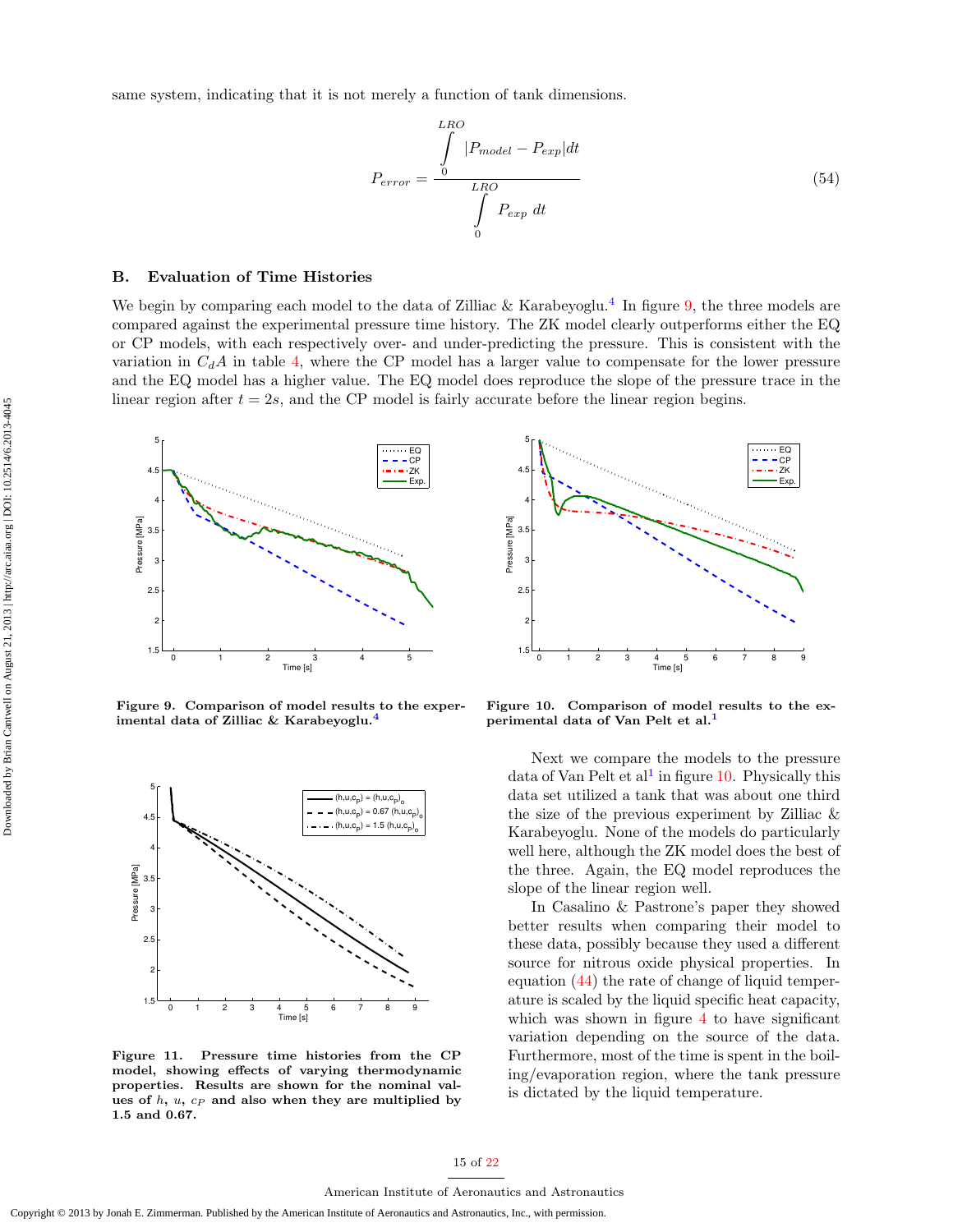As a demonstration of this effect, figure [11](#page-14-3) shows the pressure traces generated by the CP model as the thermodynamic variables h, u, and  $c<sub>P</sub>$  are scaled. The variation in pressure that results is significant. increasing or decreasing the value by up to 0.5 MPa. The variation in thermodynamic properties needed to produce this change in results is well within the range seen in figure [4.](#page-6-0)



<span id="page-15-0"></span>Figure 12. Comparison of model results to the ground and flight test data of Prince et al.<sup>[27](#page-21-1)</sup>

Now we compare to the ground and flight test data of Prince et al in figure [12.](#page-15-0) The size of this system is similar to the previous test of Van Pelt et al. In this case, with the exception of the initial drop and recovery the EQ model predicts the pressure history quite well for both the ground and flight test. The ZK model also does relatively well, with better accuracy than EQ during the initial transient and worse performance in the linear region. The CP model performs poorly here and under-predicts the pressure for the extent of the tests. The similarity between the ground and flight experimental data suggests that the effects of acceleration on the fluid and forced air convection on the tank walls are not significant. This result suggests both test data and tank models used in ground testing can be used for flight without loss of accuracy.

It is worthy of note that in figure [12](#page-15-0) the experimental data were only sampled at about 15 Hz. Given the short time scale of the initial drop and recovery seen in self-pressurizing propellant tanks, it's possible that some features were not accurately captured in this region.

An earlier work by the authors<sup>[7](#page-20-6)</sup> is convenient to use as a test case because numerous experiments were performed with the same system over a range of mass flow rates (ie  $t_{LRO}$  or  $C_dA$ ). Here we chose two tests to examine, one at a high flow rate and one at a low flow rate. The system used in these tests is much smaller than those in the data sets mentioned previously, holding only 140g of nitrous oxide. The initial temperature was also lower, causing the initial pressure to be lower as well. This system was equipped with a thermocouple positioned in the outlet flow from the tank, upstream of the "injector," and gave a measure of the temperature of the effluent, taken here to be equal to the temperature of the liquid in the tank. The low mass flow rate data are shown in figure [13,](#page-16-0) and the high mass flow rate data are shown in figure [14.](#page-16-1)

Beginning with the low mass flow rate data, the pressure is predicted best by the ZK model although the overall slope is incorrect. The EQ model does somewhat worse, under-predicting the pressure for more than half of the time span. The CP model significantly under-predicts the pressure here. One possible reason for the CP model's deficiency is the linear fit for the spinodal pressure, equation [\(49\)](#page-11-1). It is unknown how accurate this fit is and over what temperature range it is appropriate. The tests in the small scale system had significantly lower initial liquid temperatures when compared to the other tests and this corresponds to a much lower spinodal pressure predicted by equation [\(49\)](#page-11-1).

The CP model, unlike the EQ and ZK models, assumes an adiabatic tank. This could be a second possible cause for the CP model's inaccuracy in the Zimmerman et al tests because at small size scales the ratio of surface area to volume increases, and therefore heat transfer through the tank walls may be a more significant effect than in the larger tanks. This can be evaluated by looking at the ratio of the heat transfer rate from the wall into the liquid to the liquid mass,  $\dot{Q}/m_{liq}$ . This ratio is proportional to the increase of the liquid temperature caused by heat transfer from the wall. In figure [15,](#page-17-0) this ratio is plotted versus time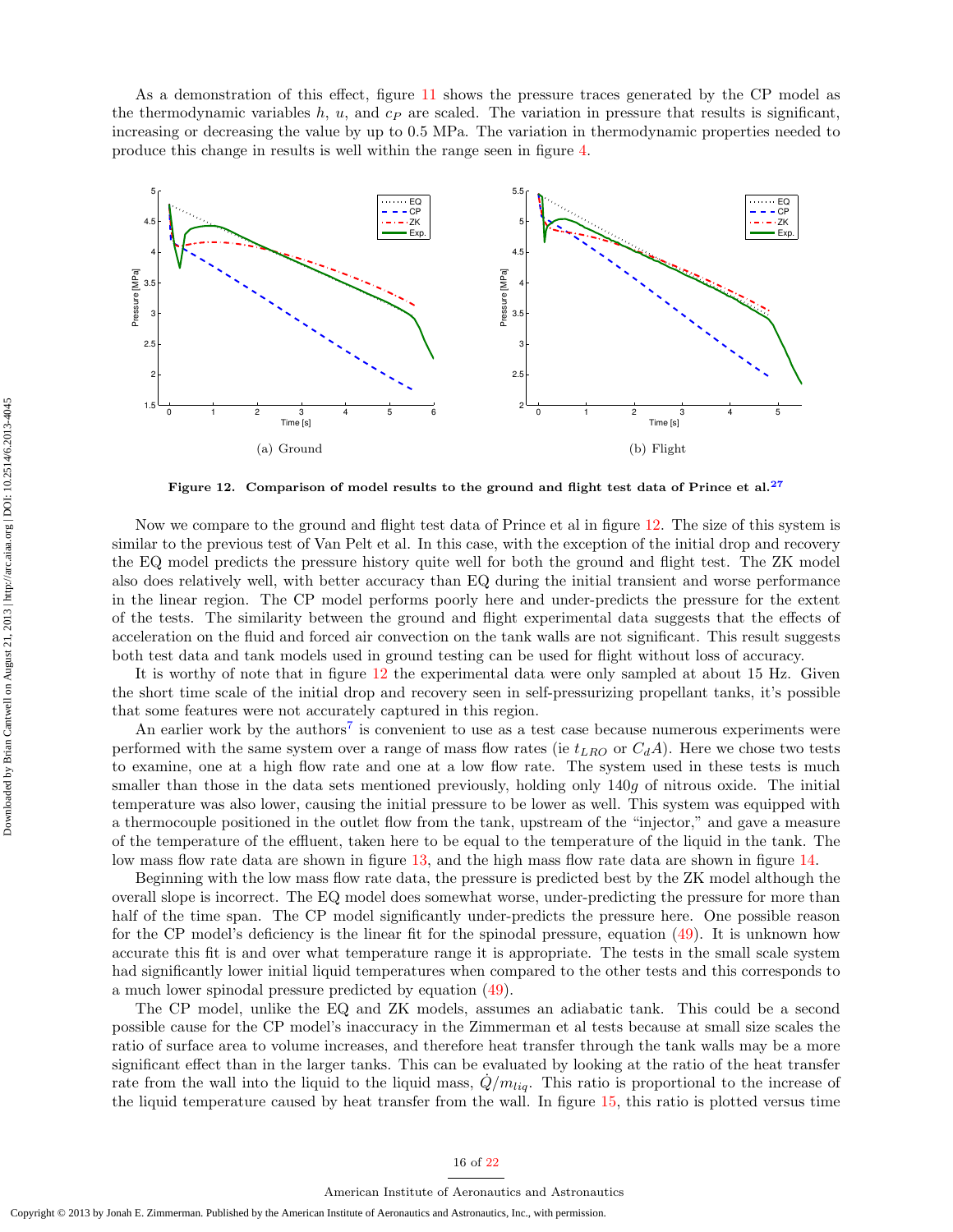

<span id="page-16-0"></span>Figure 13. Comparison of experimental pressure and temperature to the results of models. Data are from the low flow rate test data of Zimmerman et al.<sup>[7](#page-20-6)</sup>



<span id="page-16-1"></span>Figure 14. Comparison experimental pressure and temperature to the results of models. Data are from the high flow rate test data of Zimmerman et al.[7](#page-20-6)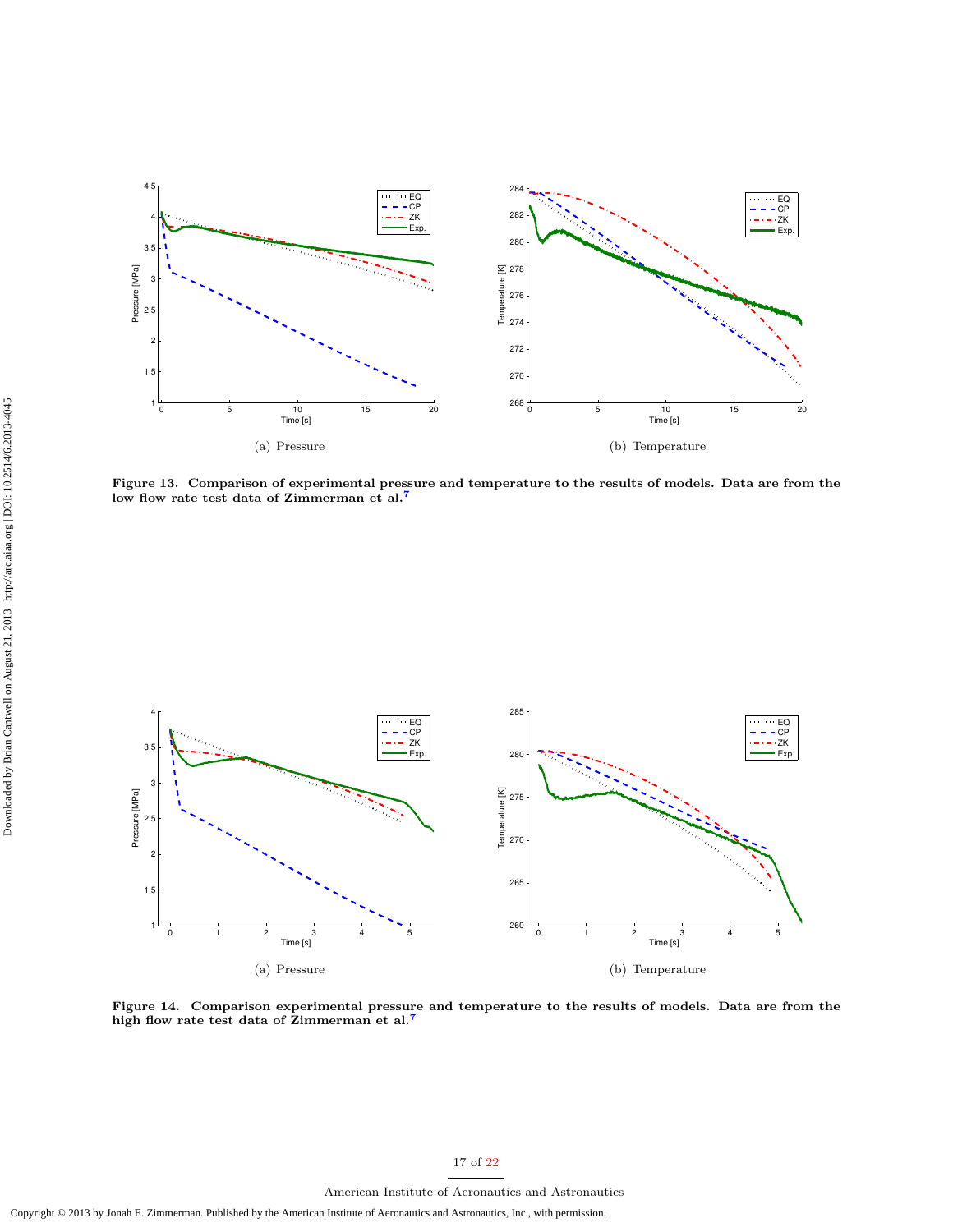for two cases, the high mass flow rate test of Zimmerman et al and the test of Zilliac & Karabeyoglu. The Zilliac & Karabeyoglu test clearly shows a much larger value, indicating that in the Zimmerman et al test the wall heat transfer term is not as important than in the Zilliac & Karabeyoglu test. We can therefore conclude that the assumption in the CP model of an adiabatic tank is not a likely cause of its inaccuracy here. This is a result of the thick polycarbonate tank wall, which with its very low thermal conductivity is a good insulator.

The temperature traces shown in figure [13](#page-16-0) show that no model predicts the temperature with any accuracy. Not only is the overall slope of all the models much too low, none come close to predicting the initial transient which is similar in shape to that seen in the pressure time history. The ZK model in particular shows significant curvature that is not present in the experimental data. This has serious implications for the calculation of mass flow rate because the liquid density is sensitive to temperature in the regions encountered in these systems.

In figure [14](#page-16-1) the pressure and temperature data are shown from the high mass flow rate test. The ZK model does a good job of reproducing the pressure here, although it does not fully capture the initial transient. The EQ model also performs reasonably well although it under-predicts the pressure during the linear region. The CP model fairs poorly and significantly under-predicts the pressure.



<span id="page-17-0"></span>Figure 15. Specific heat transfer rate from tank wall into liquid, as predicted from ZK model. Results shown for the high mass flow rate test of Zimmerman et al and for the blow-down test of Zilliac & Karabeyoglu.

The models do a slightly better job of reproducing the temperature history for this test than they did for the low flow rate test. After the initial transient the CP model captures the linear portion of the temperature profile quite well. The EQ model predicts a temperature drop that is faster than the experimental data, while the ZK model fairs poorly.

The results here can be discussed quantitatively by calculating the error in predicted pressure history (equation [\(54\)](#page-14-0)) for each of the three models and each of the six experimental data sets. This is done in table [5.](#page-18-0) Of the three models, the ZK model performs the best, with errors consistently less than 5%. The EQ model is next, with errors under 15% for all cases, and as low as 1.69% for one test. The CP model performs the worst, with errors ranging from 9.68% to 39.5%. Again, this could be a result of using a different source for thermodynamic properties than what Casalino & Pastrone used in developing the model.

An important issue for those who wish to use the ZK model without prior measurements of E is the sensitivity of  $P_{error}$  to E. To that end, a modeling test was performed on the six experiments used in this work: E was fixed to the average of the six  $E_{opt}$  ( $E_{ave} = 693$ ) and then  $C_dA$  was solved for again in order to match the experimental  $t_{LRO}$ . The pressure histories were recomputed and the resulting errors as calculated by equation [\(54\)](#page-14-0) for each case are listed in table [5.](#page-18-0) In most cases errors only increased slightly, but for the data of Van Pelt et al, it increased to 9.69%, making it slightly less accurate than the CP model. Note that in figures [9](#page-14-1) through [14](#page-16-1)  $E_{opt}$  was used rather than  $E_{ave}$ .

#### C. Evaluation of Parameter Variations

These figures are useful in evaluating the general predictive ability of the three models for a given oxidizer feed system. Another test of the models is possible by looking at how the results change as parameters are varied. In other words, instead of looking at the pressure time history that a given model predicts, it is also useful to look at how the pressure trace changes when initial conditions change. The experiments of Zimmerman et al<sup>[7](#page-20-6)</sup> allow for this comparison because many tests were done with the same experimental setup at a range of mass flow rates.

To evaluate the models, two quantities are evaluated:  $P_{LRO}/P_i$  and  $T_{LRO}/T_i$ . These are the pressure and temperature at the end of the liquid portion of the test, normalized by their initial values. They are plotted in figures [16](#page-18-1) and [17](#page-18-2) as a function of  $1/t_{LRO}$  which is effectively the average mass flow rate because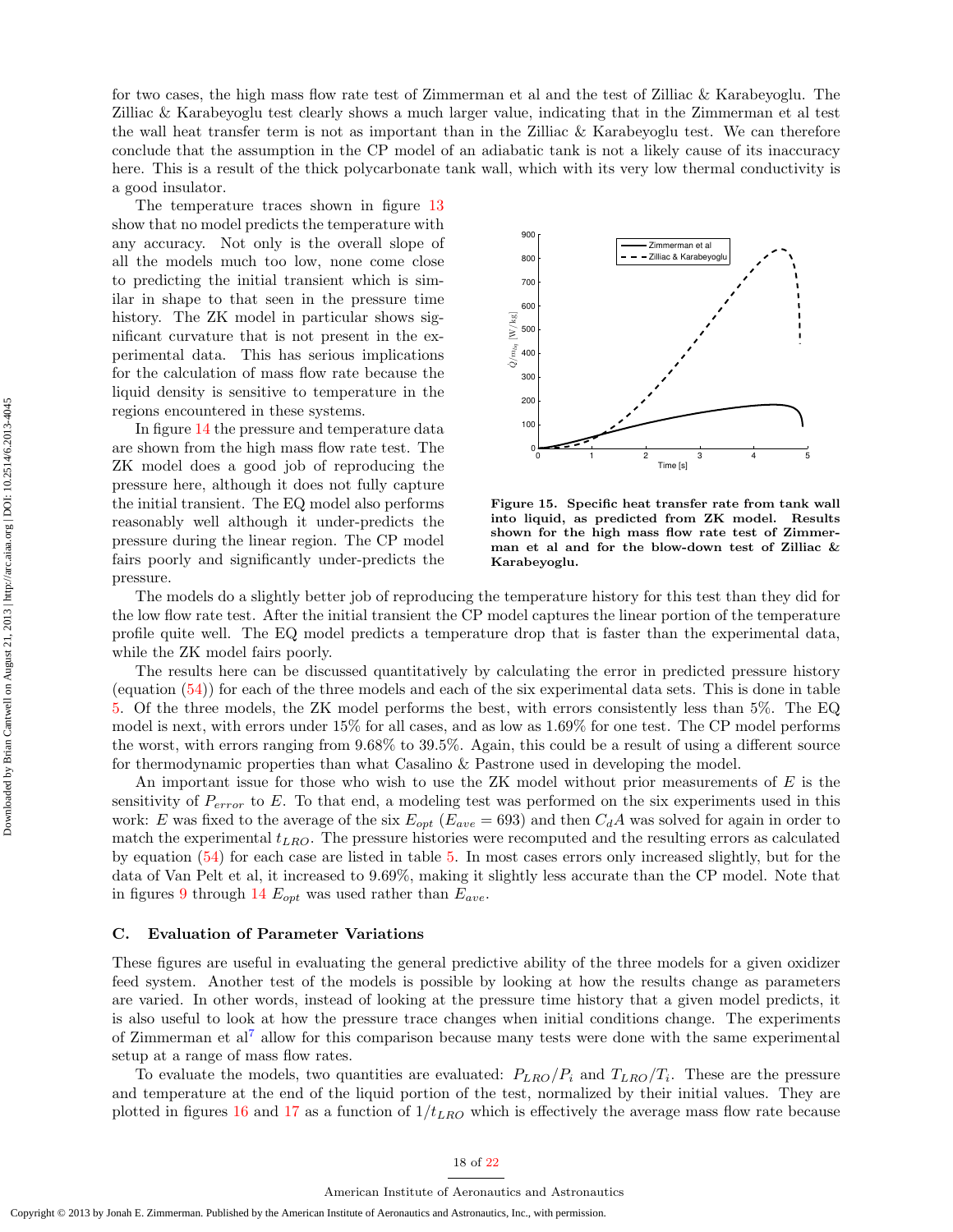| Data Set                          | Pressure Error, % |          |               |               | Model with Minimum Error                      |
|-----------------------------------|-------------------|----------|---------------|---------------|-----------------------------------------------|
|                                   | ΕQ                | $\rm CP$ | $ZK, E_{opt}$ | $ZK, E_{ave}$ |                                               |
| Zilliac & Karabeyoglu             | 10.8              | 12.2     | 1.91          | 2.67          | Zilliac & Karabeyoglu                         |
| Van Pelt et al                    | 14.6              | 9.68     | 4.61          | 9.69          | ZK when $E = E_{opt}$ , CP when $E = E_{ave}$ |
| Prince et al (Ground)             | 1.69              | 21.7     | 3.63          | 3.70          | Equilibrium                                   |
| Prince et al (Flight)             | 2.44              | 11.9     | 1.99          | 2.38          | Zilliac & Karabeyoglu                         |
| Zimmerman et al (low $\dot{m}$ )  | 4.27              | 34.9     | 2.21          | 2.86          | Zilliac & Karabeyoglu                         |
| Zimmerman et al (high $\dot{m}$ ) | 4.66              | 39.5     | 1.97          | 2.00          | Zilliac & Karabeyoglu                         |

<span id="page-18-0"></span>Table 5. Normalized error in pressure histories, calculated via equation [\(54\)](#page-14-0). Values are in percent.

each test began with the same mass of nitrous oxide. Also shown in these figures are the experimental results of Zimmerman et al.[7](#page-20-6)



<span id="page-18-1"></span>Figure 16. Normalized pressure at the liquid run out point as a function of  $1/t_{LRO}$ . Shown are the results of the three models and the experimental findings from Zimmerman et al.[7](#page-20-6)



<span id="page-18-2"></span>Figure 17. Normalized temperature at the liquid run out point as a function of  $1/t_{LRO}$ . Shown are the results of the three models and the experimental findings from Zimmerman et al.<sup>[7](#page-20-6)</sup>

There are several implications of these results. First, the CP model in both the pressure (figure [16\)](#page-18-1) and temperature (figure [17\)](#page-18-2) plots is constant as  $t_{LRO}$  changes. This means that the CP model results are not dependent on the test time scale, and one set of results can be remapped to another set with a different  $t_{LRO}$ (and hence  $C_dA$ ) by simply stretching or compressing the time axis.

Physically, these constant values imply that in the development of the CP model we've assumed that processes within the tank are much faster than the rate at which mass is removed via the tank outlet. The key part of the model where this takes place is described by equation [\(47\)](#page-11-3). This states that initially, condensation occurs at the rate required to maintain the vapor at saturation. Then, once the limit pressure is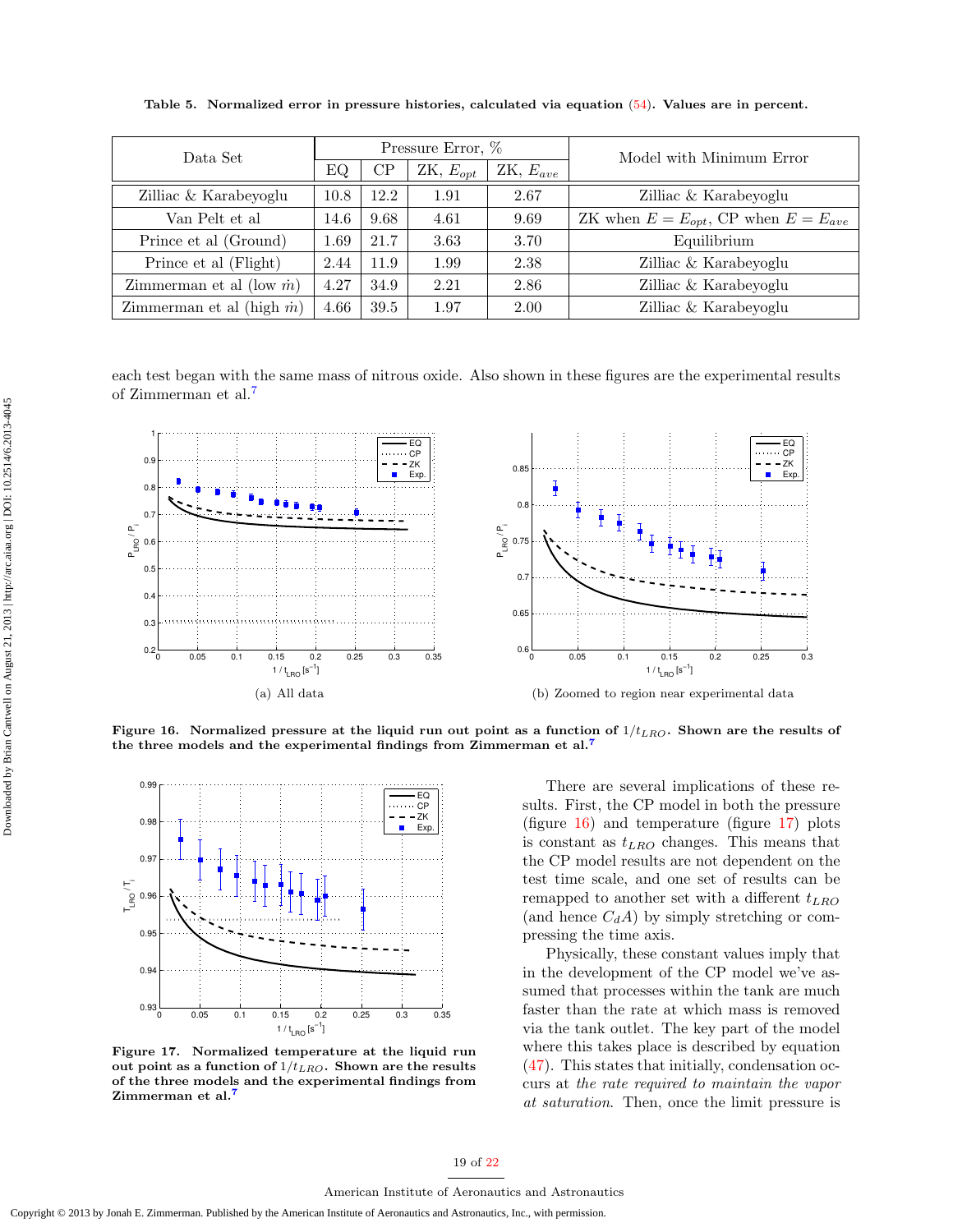reached, boiling occurs at the rate required to keep the pressure at the limit pressure. In other words, boiling and condensation are occuring at a time scale much smaller than that of mass exiting the tank and the processes are unaffected by the change in flow rate.

The EQ model makes a similar assumption by stating that all propellant in the tank is at a uniform temperature and remains in phase equilibrium. However, the inclusion of heat transfer from the tank walls creates a dependence on mass flow rate and therefore it shows different values of  $P_{LRO}/P_i$  and  $T_{LRO}/T_i$  as the flow rate changes. In essence, as  $t_{LRO}$  drops there is less time for heat to flow into the nitrous oxide from the walls.

Figures [16](#page-18-1) and [17](#page-18-2) also show us that the EQ model and ZK model both predict the trend in pressure and temperature variations as mass flow rate changes, but under-predict both values. Additionally, they seem to show more curvature at low mass flow rates than the experimental data. The ZK model is closer in value to the experimental data than the EQ model. The CP model gives pressures that are much lower than seen in the experiments, consistent with the pressure time history plots of this system (figures [13](#page-16-0) and [14\)](#page-16-1).

## VII. Conclusions

To summarize, this paper has taken three models (equilibrium, Casalino & Pastrone, and Zilliac & Karabeyoglu) for self pressurizing propellant tank dynamics and compared them to a wide variety of experimental data. This was done with the goal of identifying the relative advantages and disadvantages of each of the models and developing guidelines for when to use each of them. The key results for each model can be listed as:

- Equilibrum Model The equilibrium model is by far the easiest to implement and solve, with the simplest differential equations and requiring properties only at saturation. Sometimes it accurately predicts the pressure time history, and other times it gives values higher than experimental data show. It cannot capture the initial transient. It does not accurately produce temperature time histories, at least when compared to the small-scale data of Zimmerman et al. It does predict the variation in  $P_{LRO}$  and  $T_{LRO}$ fairly well as  $t_{LRO}$  changes, although it's values are offset from experimental results.
- **Zilliac & Karabeyoglu Model** This model is the hardest to implement and requires an equation of state in order to calculate properties away from saturation. Solution times are also the longest of the three models. Its accuracy at reproducing experimental pressure traces is the most consistent out of the three models, but requires determination of E. Values for this parameter range from 240 to 1300 and have no known relationship to experimental parameters. An average value of  $E = 693$  was shown to give good results in most cases. The ZK model does not predict temperature profiles well, but does a good job of estimating the changes in  $P_{LRO}$  and  $T_{LRO}$  as  $t_{LRO}$  changes.
- Casalino & Pastrone Model In terms of implementation and solution, the CP model is a compromise between the EQ and ZK models. It has more complex differential equations than the EQ model, but only needs properties at saturation and hence does not require a full equation of state. When compared to the experimental data used in this paper, the CP model did not do a particularly good job of accurately reproducing either pressure or temperature. It is possible that the original authors used a different source for fluid properties which could have a significant impact on the results. A key physical assumption in the model makes its results functionally independent of  $t_{LRO}$  except for a scale factor, so it cannot predict the changes that occur as  $t_{LRO}$  varies. On the other hand, this allows a single set of results to be used for many different values of  $t_{LRO}$ , simplifying design studies.

Based on these results, the ZK model is recommended when there is prior knowledge of the value of the empirical factor E, and computational effort and complex implementation are acceptable in return for increased accuracy. In all other situations, the EQ model is recommended. Ultimately though in many cases the accuracy of these models both in calculating pressure and temperature is unacceptable for practical design purposes. This work underscores the need for a robust and accurate tank model that can be used in a wide variety of systems to accurately predict experimental results.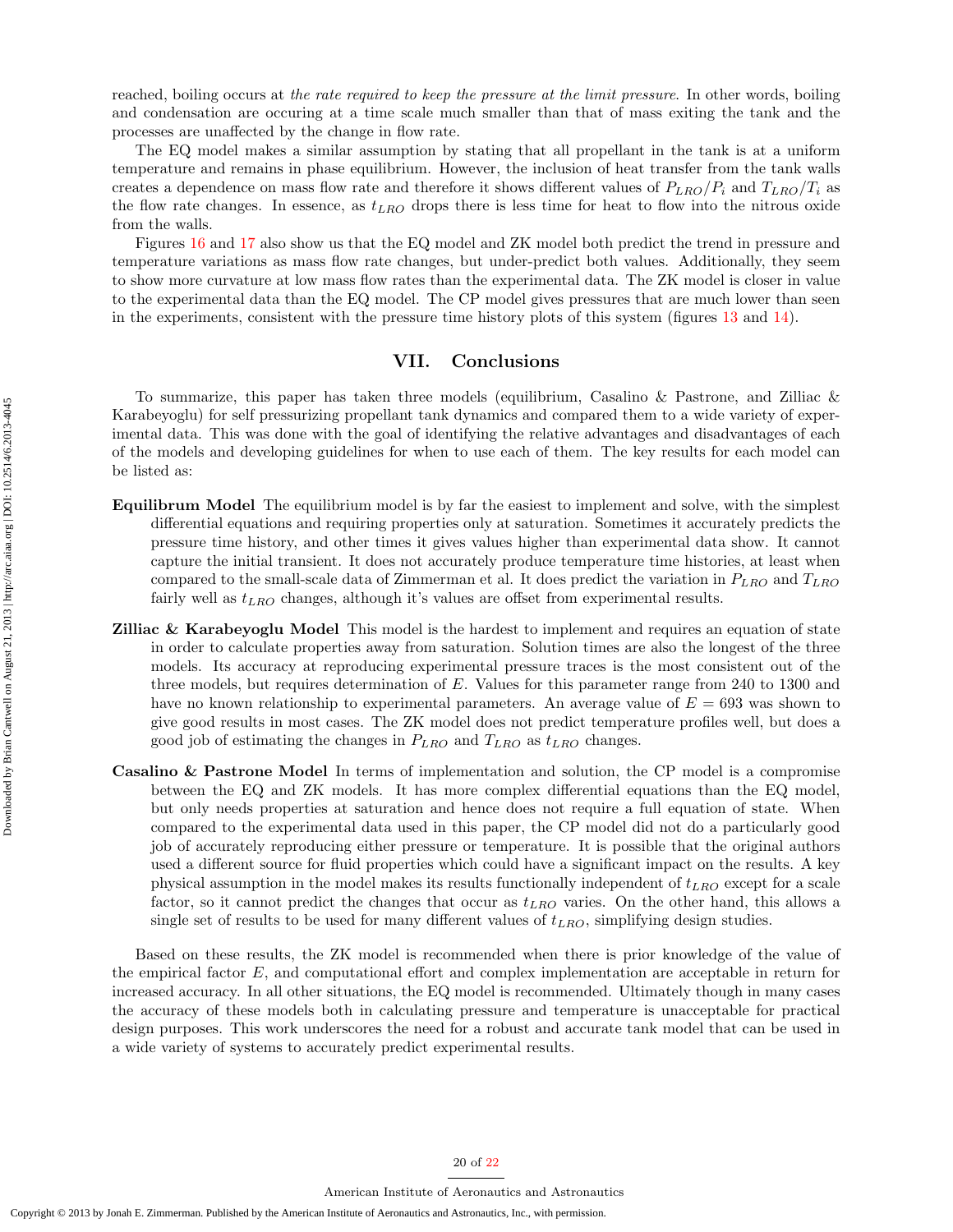## Acknowledgments

The authors would like to thank NASA's Office of the Chief Technologist for funding this work under Space Technology Research Fellowship #NNX11AN14H and FAA's Office of Commercial Space Transportation for additional funding. This work was also supported in part by a National Defense Science and Engineering Graduate Fellowship. We would like to thank Jeremy Corpening of Teledyne Brown Engineering and Harry Ryan of NASA Stennis Space Center for their valuable assistance.

# References

<span id="page-20-0"></span><sup>1</sup>Pelt, D. V., Hopkins, J., Skinner, M., Buchanan, A., Gulman, R., Chan, H., Karabeyoglu, M. A., and Cantwell, B. J., "Overview of a 4-inch OD Paraffin-Based Hybrid Sounding Rocket Program," 40th AIAA/ASME/SAE/ASEE Joint Propulsion Conference and Exhibit, No. July, Fort Lauderdale, FL, 2004, pp. 1–27.

<span id="page-20-1"></span><sup>2</sup>Karabeyoglu, A., Dyer, J., Stevens, J., and Cantwell, B., "Modeling of N2O Decomposition Events,"  $44$ th AIAA/ASME/SAE/ASEE Joint Propulsion Conference & Exhibit, Hartford, Connecticut, 2008, pp. 1–29.

<span id="page-20-2"></span><sup>3</sup>Whitmore, S. A. and Chandler, S. N., "Engineering Model for Self-Pressurizing Saturated-N2O-Propellant Feed Systems," Journal of Propulsion and Power, Vol. 26, No. 4, July 2010, pp. 706–714.

<span id="page-20-3"></span><sup>4</sup>Zilliac, G. and Karabeyoglu, M. A., "Modeling of Propellant Tank Pressurization," 41st AIAA/ASME/SAE/ASEE Joint Propulsion Conference & Exhibit, Tucson, Arizona, 2005, pp. 1–25.

<span id="page-20-4"></span> $5$ Casalino, L. and Pastrone, D., "Optimal Design of Hybrid Rocket Motors for Microgravity Platform," Journal of Propulsion and Power, Vol. 24, No. 3, May 2008, pp. 491-498.

<span id="page-20-5"></span><sup>6</sup>Zimmerman, J. E., Cantwell, B., and Zilliac, G., "Initial Experimental Investigations of Self-Pressurizing Propellant Dynamics," 48th AIAA/ASME/SAE/ASEE Joint Propulsion Conference & Exhibit, No. August, Atlanta, Georgia, 2012, pp. 1–23.

<span id="page-20-6"></span><sup>7</sup>Zimmerman, J. E., Waxman, B. S., Cantwell, B. J., and Zilliac, G. G., "Comparison of Nitrous Oxide and Carbon Dioxide with Applications to Self-Pressurizing Propellant Tank Expulsion Dynamics," 60th JANNAF Propulsion Meeting, Colorado Springs, CO, 2013, pp. 1–22, available by contacting jonahz@stanford.edu.

<span id="page-20-7"></span><sup>8</sup>Dyer, J., Doran, E., Dunn, Z., and Lohner, K., "Modeling Feed System Flow Physics for Self-Pressurizing Propellants," 43rd AIAA/ASME/SAE/ASEE Joint Propulsion Conference & Exhibit, No. July, Cincinnati, Ohio, 2007, pp. 1–13.

<span id="page-20-8"></span><sup>9</sup>Solomon, B. J., Engineering Model to Calculate Mass Flow Rate of a Two-Phase Saturated Fluid Through an Injector Orifice, Ph.D. thesis, Utah State University, 2011.

<span id="page-20-9"></span><sup>10</sup>Hesson, J. C. and Peck, R. E., "Flow of Two-phase Carbon Dioxide Through Orifices," *AIChE Journal*, Vol. 4, No. 2, 1958, pp. 207–210.

<span id="page-20-10"></span><sup>11</sup>Waxman, B. S., Zimmerman, J. E., Cantwell, B. J., and Zilliac, G. G., "Mass Flow Rate Characterization of Injectors for Use with Self-Pressurizing Oxidizers in Hybrid Rockets," 60th JANNAF Propulsion Meeting, 2013.

<span id="page-20-11"></span><sup>12</sup>Waxman, B. S., Zimmerman, J. E., Cantwell, B. J., and Zilliac, G. G., "Mass Flow Rate and Isolation Characteristics of Injectors for Use with Self-Pressurizing Oxidizers in Hybrid Rockets," 49th AIAA/ASME/SAE/ASEE Joint Propulsion Conference and Exhibit, AIAA, San Jose, CA, 2013, pp. 1–32.

<span id="page-20-12"></span> $^{13}$ Bergman, T., Incropera, F., Lavine, A., and DeWitt, D., Fundamentals of Heat and Mass Transfer, John Wiley & Sons, seventh ed., 2011.

<span id="page-20-13"></span><sup>14</sup>Corpening, J. H., "Analytic Modeling of Pressurization and Cryogenic Propellant Conditions for Lunar Landing Vehicle," 57th JPM / 7th Modeling and Simulation / 5th Liquid Propulsion / 4th Spacecraft Propulsion Joint Subcommittee Meeting, Colorado Springs, CO, 2010.

<span id="page-20-14"></span><sup>15</sup>Span, R. and Wagner, W., "Equations of state for technical applications. I. Simultaneously optimized functional forms for nonpolar and polar fluids," International journal of thermophysics, Vol. 24, No. 1, 2003, pp. 1–39.

<span id="page-20-15"></span><sup>16</sup>Span, R. and Wagner, W., "Equations of State for Technical Applications . III . Results for Polar Fluids," *International* Journal, Vol. 24, No. 1, 2003.

<span id="page-20-16"></span><sup>17</sup>Lemmon, E. W. and Span, R., "Correlations Short Fundamental Equations of State for 20 Industrial Fluids," Journal of Chemical and Engineering Data, Vol. 51, No. 3, 2006, pp. 785–850.

<span id="page-20-17"></span><sup>18</sup>Lemmon, E., Huber, M., and McLinden, M., "NIST Standard Reference Database 23: Reference Fluid Thermodynamic and Transport Properties (REFPROP), Version 9.0," 2010.

<span id="page-20-18"></span><sup>19</sup>Shamsundar, N. and Lienhard, J., "Equations of state and spinodal lines a review," Nuclear Engineering and Design, Vol. 141, No. 1-2, June 1993, pp. 269–287.

<span id="page-20-19"></span><sup>20</sup>Peng, D.-Y. and Robinson, D. B., "A New Two-Constant Equation of State," Industrial & Engineering Chemistry Fundamentals, Vol. 15, No. 1, Feb. 1976, pp. 59–64.

<span id="page-20-20"></span> $^{21}$ Walter, G. H., "Thermophysical properties of nitrous oxide," Tech. Rep. September, IHS ESDU, 1991.

<span id="page-20-21"></span> $22$ Lee, C. S., Yoo, K.-P., Kim, W. Y., and Lee, H., "Korea Thermophysical Properties Data Bank: Properties of Pure Nitrous Oxide," Tech. rep., Chemical Engineering Research Information Center.

<span id="page-20-22"></span> $^{23}$ Fehlberg, E., "Low-order classical Runge-Kutta formulas with stepsize control and their application to some heat transfer problems," Tech. Rep. July, NASA (TR R-315), Washington, D.C., 1969.

<span id="page-20-23"></span><sup>24</sup>Zakirov, V. A. and Li, L., "1-D , Homogeneous Liquefied Gas Self-Pressurization Model," European Conference for Aerospace Sciences (EUCASS), AAAF/RAs/ASBC, Moscow, Russia, 2005, pp. 1–7.

<span id="page-20-24"></span><sup>25</sup>Fernandez, M., Propellant tank pressurization modeling for a hybrid rocket, Ph.D. thesis, 2009.

<span id="page-20-25"></span><sup>26</sup> Morey, T. F. and Traxler, J. J., "Pressurizing Gas Thermodynamics," Rocket Propellant and Pressurization Systems, edited by E. Ring, chap. 18, Prentice-Hall, Inc., Englewood Cliffs, New Jersey, 1964, pp. 211–245.